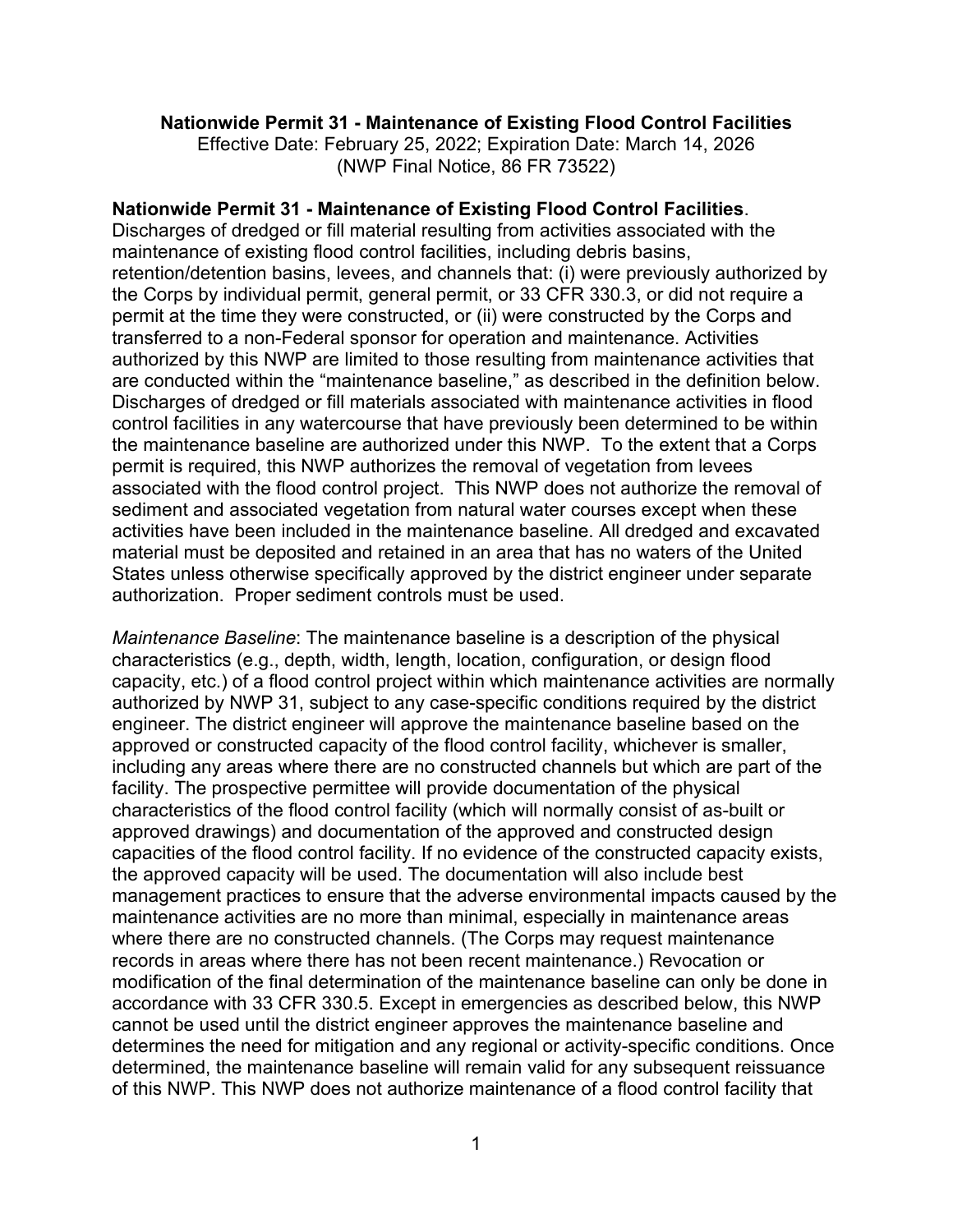has been abandoned. A flood control facility will be considered abandoned if it has operated at a significantly reduced capacity without needed maintenance being accomplished in a timely manner. A flood control facility will not be considered abandoned if the prospective permittee is in the process of obtaining other authorizations or approvals required for maintenance activities and is experiencing delays in obtaining those authorizations or approvals.

*Mitigation*: The district engineer will determine any required mitigation one-time only for impacts associated with maintenance work at the same time that the maintenance baseline is approved. Such one-time mitigation will be required when necessary to ensure that adverse environmental effects are no more than minimal, both individually and cumulatively. Such mitigation will only be required once for any specific reach of a flood control project. However, if one-time mitigation is required for impacts associated with maintenance activities, the district engineer will not delay needed maintenance, provided the district engineer and the permittee establish a schedule for identification, approval, development, construction and completion of any such required mitigation. Once the one-time mitigation described above has been completed, or a determination made that mitigation is not required, no further mitigation will be required for maintenance activities within the maintenance baseline (see Note, below). In determining appropriate mitigation, the district engineer will give special consideration to natural water courses that have been included in the maintenance baseline and require mitigation and/or best management practices as appropriate.

*Emergency Situations*: In emergency situations, this NWP may be used to authorize maintenance activities in flood control facilities for which no maintenance baseline has been approved. Emergency situations are those which would result in an unacceptable hazard to life, a significant loss of property, or an immediate, unforeseen, and significant economic hardship if action is not taken before a maintenance baseline can be approved. In such situations, the determination of mitigation requirements, if any, may be deferred until the emergency has been resolved. Once the emergency has ended, a maintenance baseline must be established expeditiously, and mitigation, including mitigation for maintenance conducted during the emergency, must be required as appropriate.

Notification: The permittee must submit a pre-construction notification to the district engineer before any maintenance work is conducted (see general condition 32). The pre-construction notification may be for activity-specific maintenance or for maintenance of the entire flood control facility by submitting a five-year (or less) maintenance plan. The pre-construction notification must include a description of the maintenance baseline and the disposal site for dredged or excavated material. (Authorities: Sections 10 and 404)

Note: If the maintenance baseline was approved by the district engineer under a prior version of NWP 31, and the district engineer imposed the one-time compensatory mitigation requirement on maintenance for a specific reach of a flood control project authorized by that prior version of NWP 31, during the period this version of NWP 31 is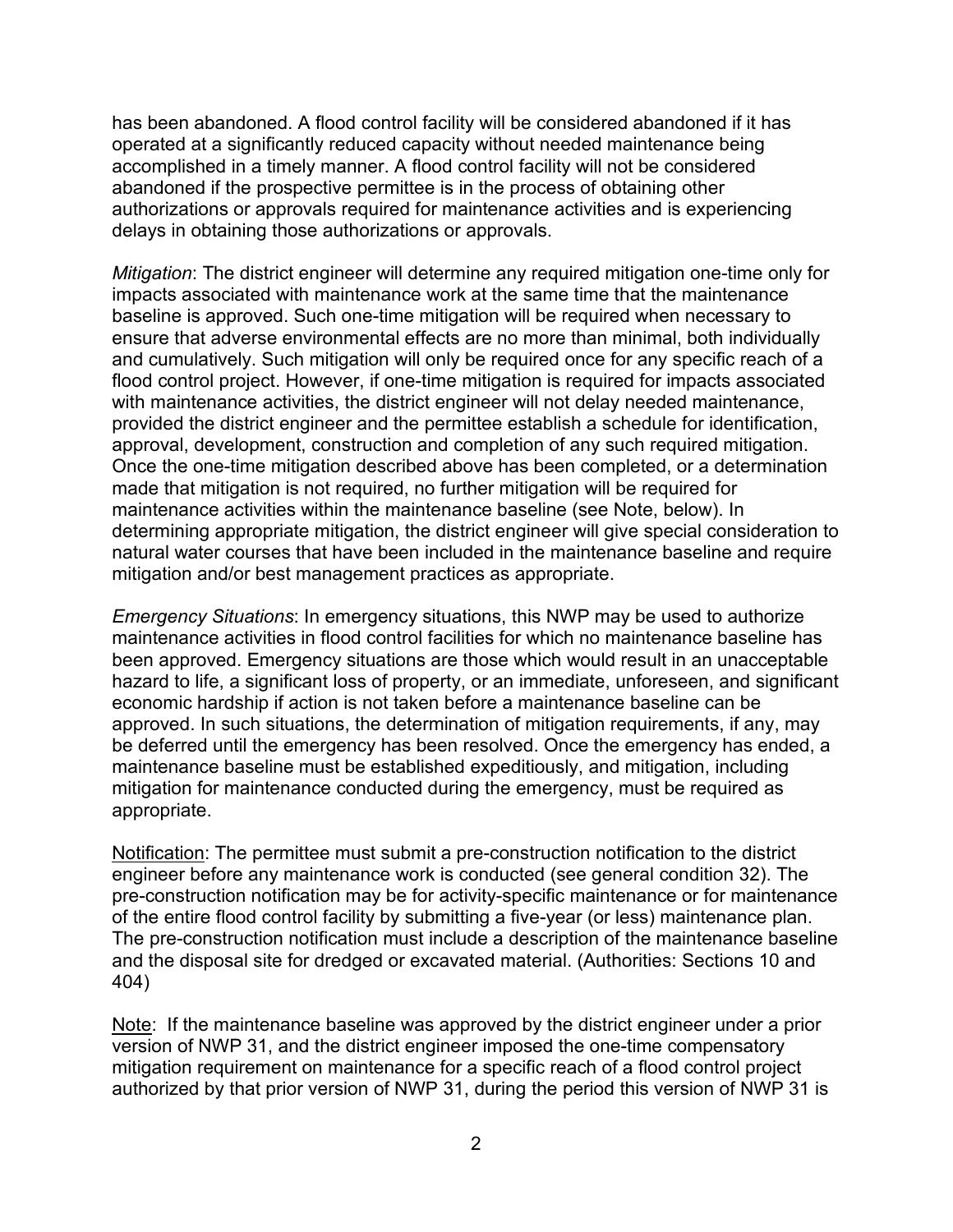in effect, the district engineer will not require additional compensatory mitigation for maintenance activities authorized by this NWP in that specific reach of the flood control project.

## **2021 Nationwide Permit General Conditions**

Note: To qualify for NWP authorization, the prospective permittee must comply with the following general conditions, as applicable, in addition to any regional or case-specific conditions imposed by the division engineer or district engineer. Prospective permittees should contact the appropriate Corps district office to determine if regional conditions have been imposed on an NWP. Prospective permittees should also contact the appropriate Corps district office to determine the status of Clean Water Act Section 401 water quality certification and/or Coastal Zone Management Act consistency for an NWP. Every person who may wish to obtain permit authorization under one or more NWPs, or who is currently relying on an existing or prior permit authorization under one or more NWPs, has been and is on notice that all of the provisions of 33 CFR 330.1 through 330.6 apply to every NWP authorization. Note especially 33 CFR 330.5 relating to the modification, suspension, or revocation of any NWP authorization.

1. **Navigation.** (a) No activity may cause more than a minimal adverse effect on navigation.

(b) Any safety lights and signals prescribed by the U.S. Coast Guard, through regulations or otherwise, must be installed and maintained at the permittee's expense on authorized facilities in navigable waters of the United States.

(c) The permittee understands and agrees that, if future operations by the United States require the removal, relocation, or other alteration, of the structure or work herein authorized, or if, in the opinion of the Secretary of the Army or his or her authorized representative, said structure or work shall cause unreasonable obstruction to the free navigation of the navigable waters, the permittee will be required, upon due notice from the Corps of Engineers, to remove, relocate, or alter the structural work or obstructions caused thereby, without expense to the United States. No claim shall be made against the United States on account of any such removal or alteration.

2. **Aquatic Life Movements.** No activity may substantially disrupt the necessary life cycle movements of those species of aquatic life indigenous to the waterbody, including those species that normally migrate through the area, unless the activity's primary purpose is to impound water. All permanent and temporary crossings of waterbodies shall be suitably culverted, bridged, or otherwise designed and constructed to maintain low flows to sustain the movement of those aquatic species. If a bottomless culvert cannot be used, then the crossing should be designed and constructed to minimize adverse effects to aquatic life movements.

3. **Spawning Areas.** Activities in spawning areas during spawning seasons must be avoided to the maximum extent practicable. Activities that result in the physical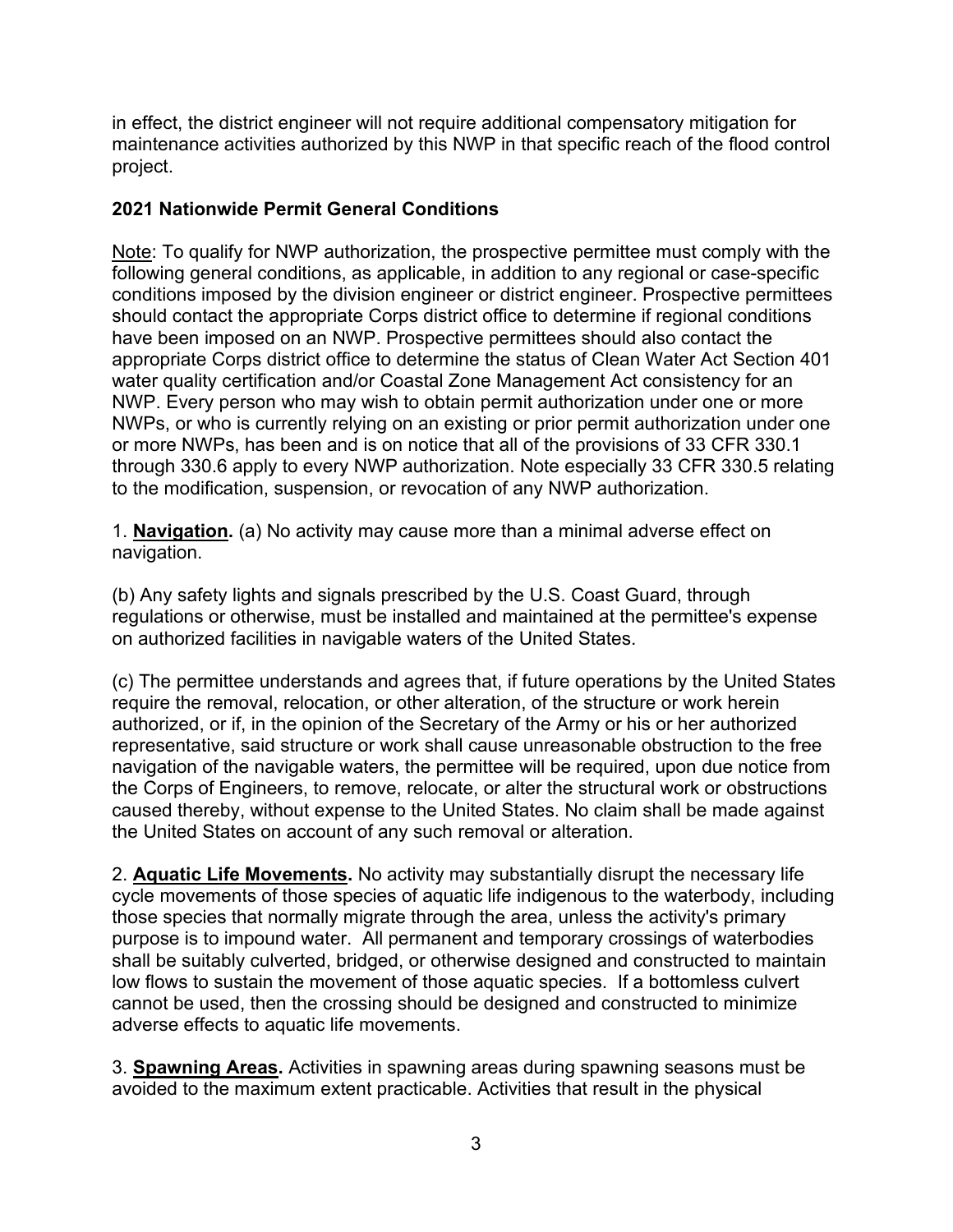destruction (e.g., through excavation, fill, or downstream smothering by substantial turbidity) of an important spawning area are not authorized.

4. **Migratory Bird Breeding Areas.** Activities in waters of the United States that serve as breeding areas for migratory birds must be avoided to the maximum extent practicable.

5. **Shellfish Beds.** No activity may occur in areas of concentrated shellfish populations, unless the activity is directly related to a shellfish harvesting activity authorized by NWPs 4 and 48, or is a shellfish seeding or habitat restoration activity authorized by NWP 27.

6. **Suitable Material.** No activity may use unsuitable material (e.g., trash, debris, car bodies, asphalt, etc.). Material used for construction or discharged must be free from toxic pollutants in toxic amounts (see section 307 of the Clean Water Act).

7. **Water Supply Intakes.** No activity may occur in the proximity of a public water supply intake, except where the activity is for the repair or improvement of public water supply intake structures or adjacent bank stabilization.

8. **Adverse Effects From Impoundments.** If the activity creates an impoundment of water, adverse effects to the aquatic system due to accelerating the passage of water, and/or restricting its flow must be minimized to the maximum extent practicable.

9. **Management of Water Flows.** To the maximum extent practicable, the preconstruction course, condition, capacity, and location of open waters must be maintained for each activity, including stream channelization, storm water management activities, and temporary and permanent road crossings, except as provided below. The activity must be constructed to withstand expected high flows. The activity must not restrict or impede the passage of normal or high flows, unless the primary purpose of the activity is to impound water or manage high flows. The activity may alter the preconstruction course, condition, capacity, and location of open waters if it benefits the aquatic environment (e.g., stream restoration or relocation activities).

10. **Fills Within 100-Year Floodplains.** The activity must comply with applicable FEMA-approved state or local floodplain management requirements.

11. **Equipment.** Heavy equipment working in wetlands or mudflats must be placed on mats, or other measures must be taken to minimize soil disturbance.

12. **Soil Erosion and Sediment Controls.** Appropriate soil erosion and sediment controls must be used and maintained in effective operating condition during construction, and all exposed soil and other fills, as well as any work below the ordinary high water mark or high tide line, must be permanently stabilized at the earliest practicable date. Permittees are encouraged to perform work within waters of the United States during periods of low-flow or no-flow, or during low tides.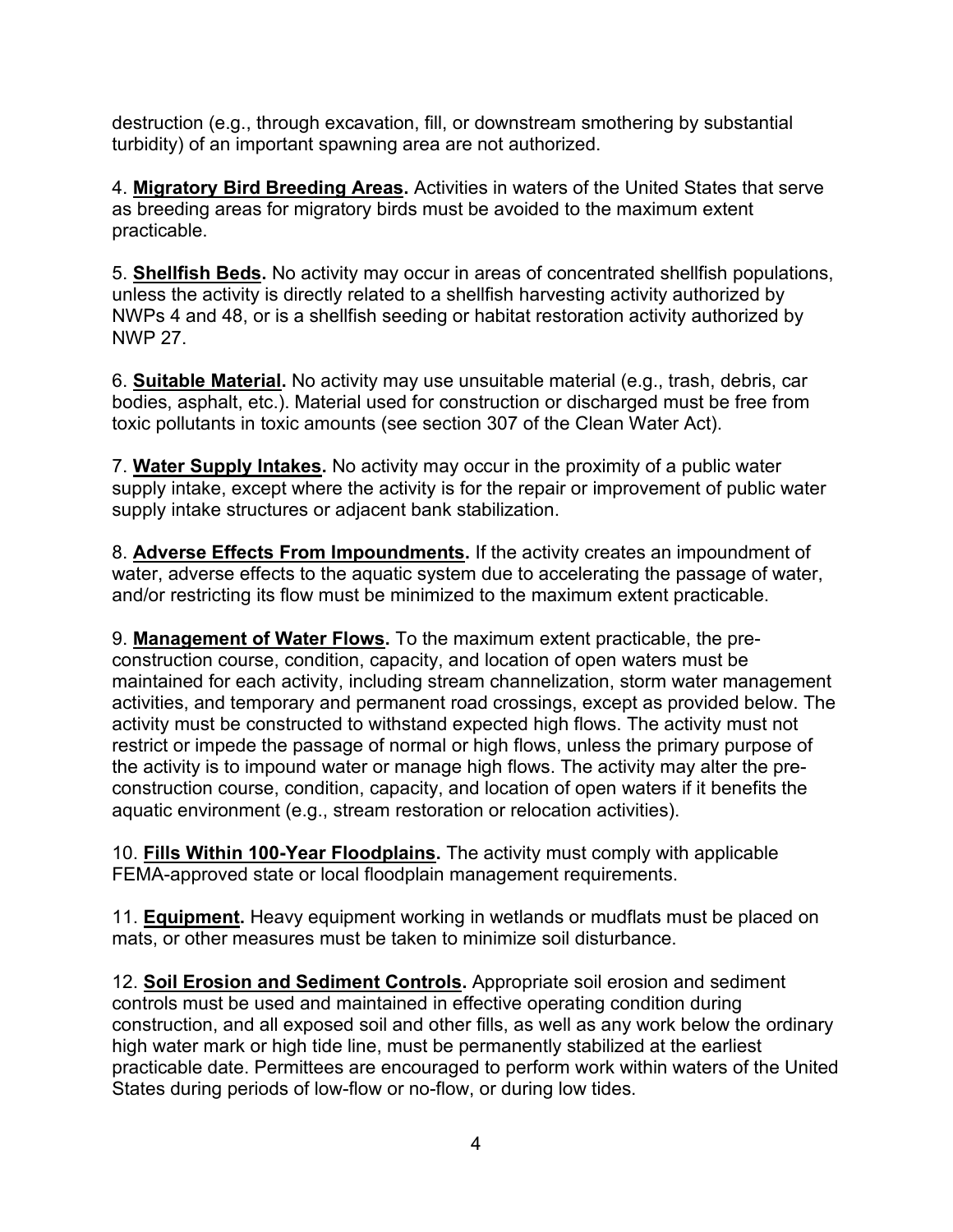13. **Removal of Temporary Structures and Fills.** Temporary structures must be removed, to the maximum extent practicable, after their use has been discontinued. Temporary fills must be removed in their entirety and the affected areas returned to preconstruction elevations. The affected areas must be revegetated, as appropriate.

14. **Proper Maintenance.** Any authorized structure or fill shall be properly maintained, including maintenance to ensure public safety and compliance with applicable NWP general conditions, as well as any activity-specific conditions added by the district engineer to an NWP authorization.

15. **Single and Complete Project.** The activity must be a single and complete project. The same NWP cannot be used more than once for the same single and complete project.

16. **Wild and Scenic Rivers.** (a) No NWP activity may occur in a component of the National Wild and Scenic River System, or in a river officially designated by Congress as a "study river" for possible inclusion in the system while the river is in an official study status, unless the appropriate Federal agency with direct management responsibility for such river, has determined in writing that the proposed activity will not adversely affect the Wild and Scenic River designation or study status.

(b) If a proposed NWP activity will occur in a component of the National Wild and Scenic River System, or in a river officially designated by Congress as a "study river" for possible inclusion in the system while the river is in an official study status, the permittee must submit a pre-construction notification (see general condition 32). The district engineer will coordinate the PCN with the Federal agency with direct management responsibility for that river. Permittees shall not begin the NWP activity until notified by the district engineer that the Federal agency with direct management responsibility for that river has determined in writing that the proposed NWP activity will not adversely affect the Wild and Scenic River designation or study status.

(c) Information on Wild and Scenic Rivers may be obtained from the appropriate Federal land management agency responsible for the designated Wild and Scenic River or study river (e.g., National Park Service, U.S. Forest Service, Bureau of Land Management, U.S. Fish and Wildlife Service). Information on these rivers is also available at: http://www.rivers.gov/.

17. **Tribal Rights.** No activity or its operation may impair reserved tribal rights, including, but not limited to, reserved water rights and treaty fishing and hunting rights.

18. **Endangered Species.** (a) No activity is authorized under any NWP which is likely to directly or indirectly jeopardize the continued existence of a threatened or endangered species or a species proposed for such designation, as identified under the Federal Endangered Species Act (ESA), or which will directly or indirectly destroy or adversely modify designated critical habitat or critical habitat proposed for such designation. No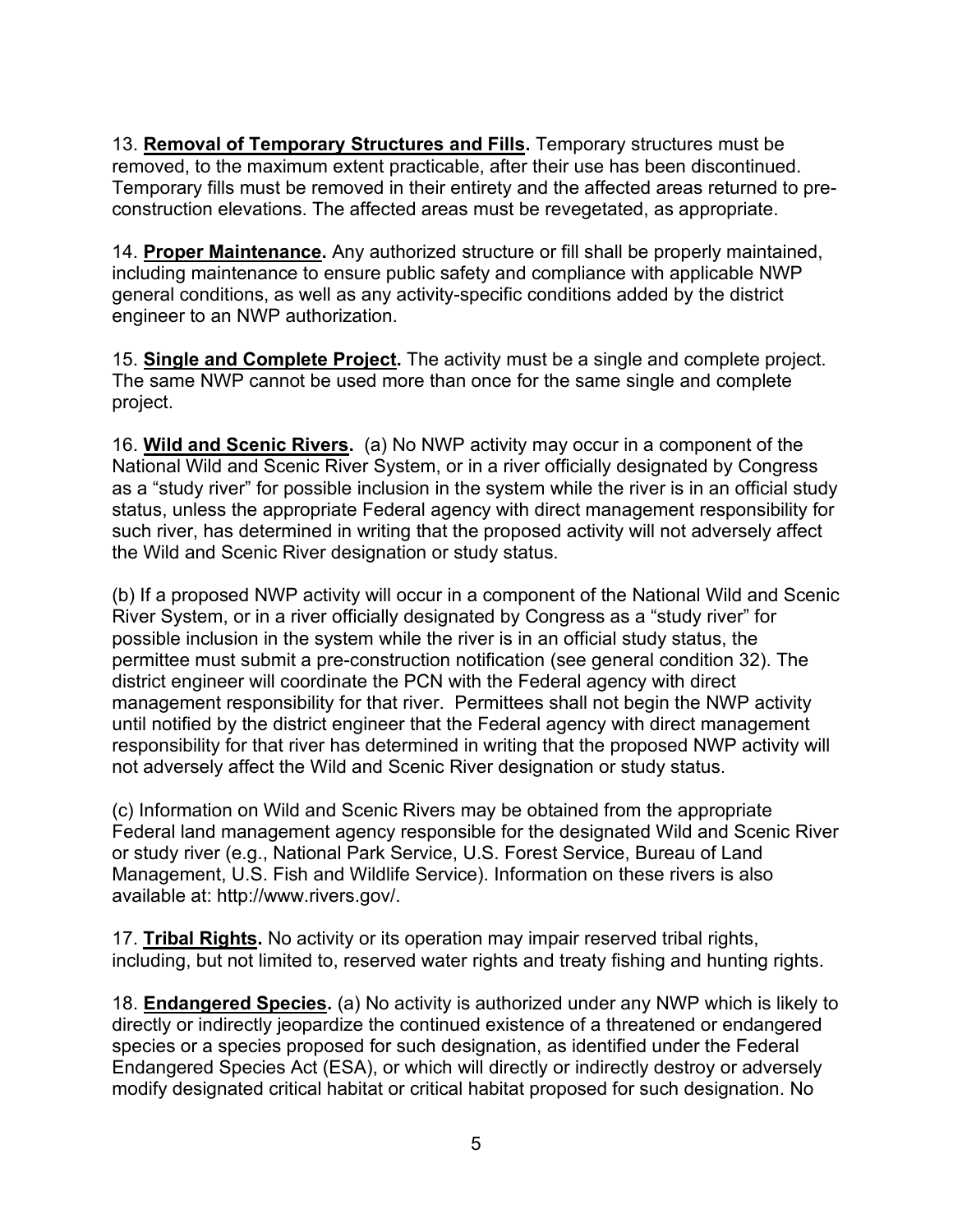activity is authorized under any NWP which "may affect" a listed species or critical habitat, unless ESA section 7 consultation addressing the consequences of the proposed activity on listed species or critical habitat has been completed. See 50 CFR 402.02 for the definition of "effects of the action" for the purposes of ESA section 7 consultation, as well as 50 CFR 402.17, which provides further explanation under ESA section 7 regarding "activities that are reasonably certain to occur" and "consequences caused by the proposed action."

(b) Federal agencies should follow their own procedures for complying with the requirements of the ESA (see 33 CFR 330.4(f)(1)). If pre-construction notification is required for the proposed activity, the Federal permittee must provide the district engineer with the appropriate documentation to demonstrate compliance with those requirements. The district engineer will verify that the appropriate documentation has been submitted. If the appropriate documentation has not been submitted, additional ESA section 7 consultation may be necessary for the activity and the respective federal agency would be responsible for fulfilling its obligation under section 7 of the ESA.

(c) Non-federal permittees must submit a pre-construction notification to the district engineer if any listed species (or species proposed for listing) or designated critical habitat (or critical habitat proposed such designation) might be affected or is in the vicinity of the activity, or if the activity is located in designated critical habitat or critical habitat proposed for such designation, and shall not begin work on the activity until notified by the district engineer that the requirements of the ESA have been satisfied and that the activity is authorized. For activities that might affect Federally-listed endangered or threatened species (or species proposed for listing) or designated critical habitat (or critical habitat proposed for such designation), the pre-construction notification must include the name(s) of the endangered or threatened species (or species proposed for listing) that might be affected by the proposed activity or that utilize the designated critical habitat (or critical habitat proposed for such designation) that might be affected by the proposed activity. The district engineer will determine whether the proposed activity "may affect" or will have "no effect" to listed species and designated critical habitat and will notify the non-Federal applicant of the Corps' determination within 45 days of receipt of a complete pre-construction notification. For activities where the non-Federal applicant has identified listed species (or species proposed for listing) or designated critical habitat (or critical habitat proposed for such designation) that might be affected or is in the vicinity of the activity, and has so notified the Corps, the applicant shall not begin work until the Corps has provided notification that the proposed activity will have "no effect" on listed species (or species proposed for listing or designated critical habitat (or critical habitat proposed for such designation), or until ESA section 7 consultation or conference has been completed. If the non-Federal applicant has not heard back from the Corps within 45 days, the applicant must still wait for notification from the Corps.

(d) As a result of formal or informal consultation or conference with the FWS or NMFS the district engineer may add species-specific permit conditions to the NWPs.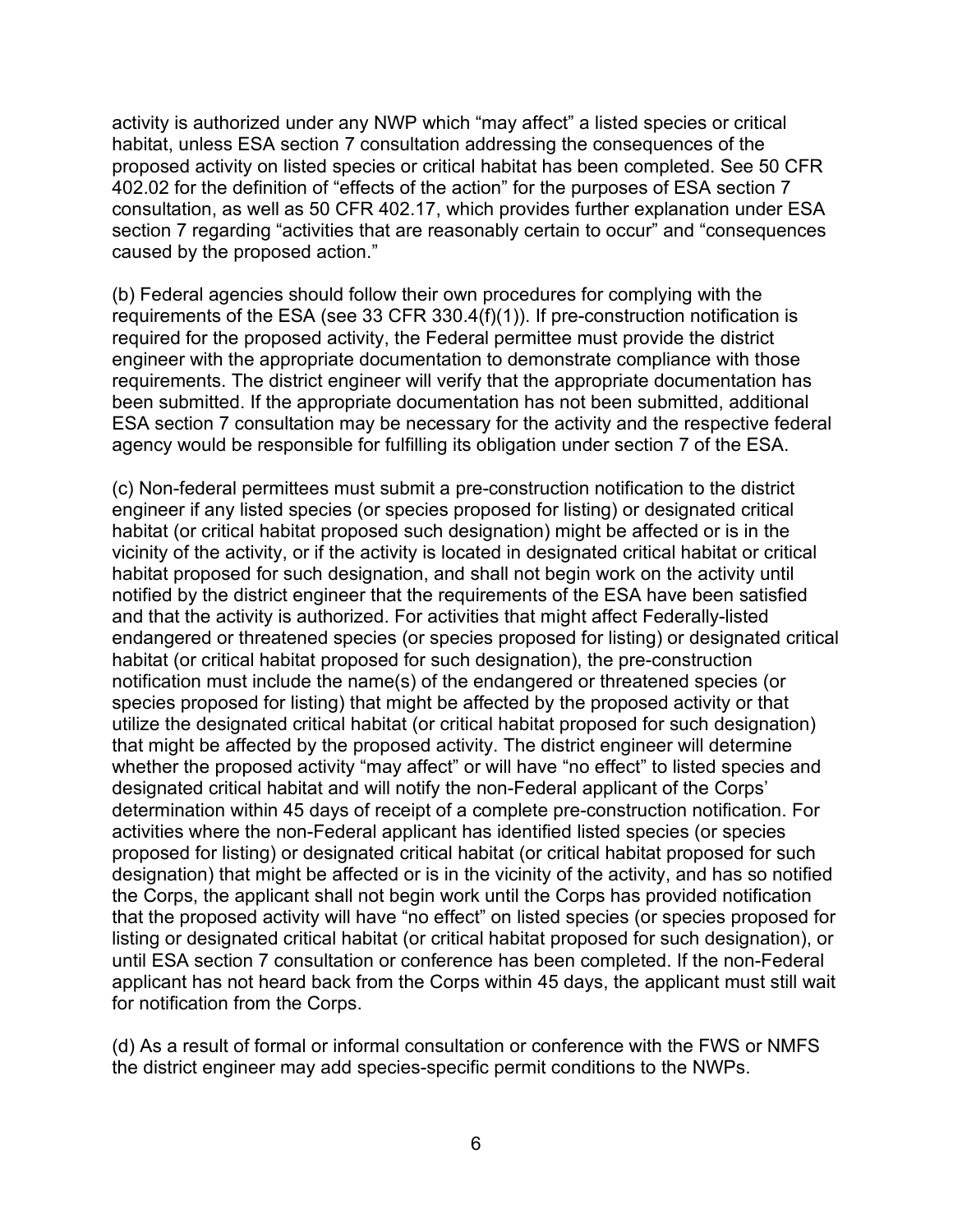(e) Authorization of an activity by an NWP does not authorize the "take" of a threatened or endangered species as defined under the ESA. In the absence of separate authorization (e.g., an ESA Section 10 Permit, a Biological Opinion with "incidental take" provisions, etc.) from the FWS or the NMFS, the Endangered Species Act prohibits any person subject to the jurisdiction of the United States to take a listed species, where "take" means to harass, harm, pursue, hunt, shoot, wound, kill, trap, capture, or collect, or to attempt to engage in any such conduct. The word "harm" in the definition of "take'' means an act which actually kills or injures wildlife. Such an act may include significant habitat modification or degradation where it actually kills or injures wildlife by significantly impairing essential behavioral patterns, including breeding, feeding or sheltering.

(f) If the non-federal permittee has a valid ESA section  $10(a)(1)(B)$  incidental take permit with an approved Habitat Conservation Plan for a project or a group of projects that includes the proposed NWP activity, the non-federal applicant should provide a copy of that ESA section 10(a)(1)(B) permit with the PCN required by paragraph (c) of this general condition. The district engineer will coordinate with the agency that issued the ESA section 10(a)(1)(B) permit to determine whether the proposed NWP activity and the associated incidental take were considered in the internal ESA section 7 consultation conducted for the ESA section 10(a)(1)(B) permit. If that coordination results in concurrence from the agency that the proposed NWP activity and the associated incidental take were considered in the internal ESA section 7 consultation for the ESA section 10(a)(1)(B) permit, the district engineer does not need to conduct a separate ESA section 7 consultation for the proposed NWP activity. The district engineer will notify the non-federal applicant within 45 days of receipt of a complete preconstruction notification whether the ESA section 10(a)(1)(B) permit covers the proposed NWP activity or whether additional ESA section 7 consultation is required.

(g) Information on the location of threatened and endangered species and their critical habitat can be obtained directly from the offices of the FWS and NMFS or their world wide web pages at http://www.fws.gov/ or http://www.fws.gov/ipac and http://www.nmfs.noaa.gov/pr/species/esa/ respectively.

19. **Migratory Birds and Bald and Golden Eagles.** The permittee is responsible for ensuring that an action authorized by an NWP complies with the Migratory Bird Treaty Act and the Bald and Golden Eagle Protection Act. The permittee is responsible for contacting the appropriate local office of the U.S. Fish and Wildlife Service to determine what measures, if any, are necessary or appropriate to reduce adverse effects to migratory birds or eagles, including whether "incidental take" permits are necessary and available under the Migratory Bird Treaty Act or Bald and Golden Eagle Protection Act for a particular activity.

20. **Historic Properties.** (a) No activity is authorized under any NWP which may have the potential to cause effects to properties listed, or eligible for listing, in the National Register of Historic Places until the requirements of Section 106 of the National Historic Preservation Act (NHPA) have been satisfied.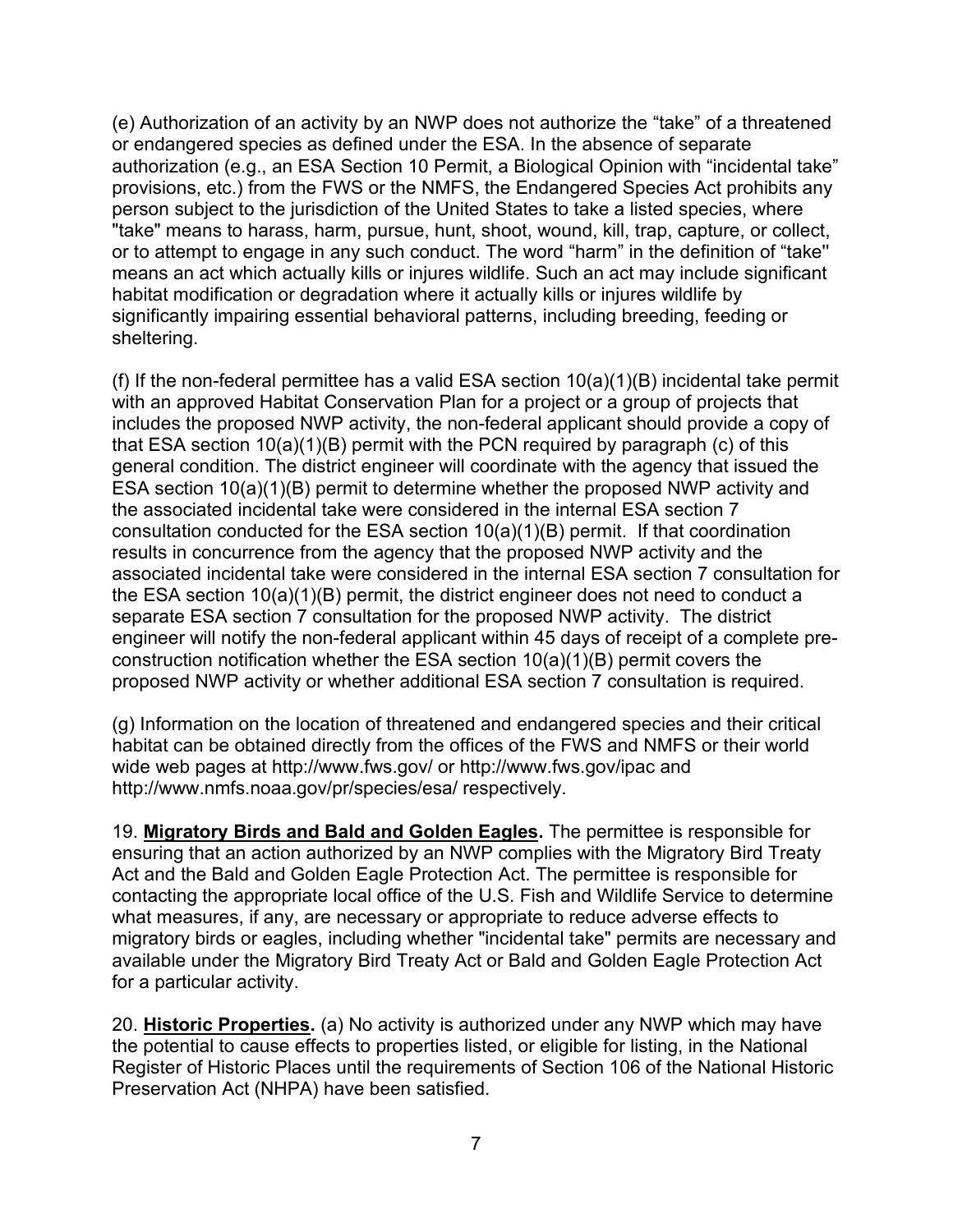(b) Federal permittees should follow their own procedures for complying with the requirements of section 106 of the National Historic Preservation Act (see 33 CFR 330.4(g)(1)). If pre-construction notification is required for the proposed NWP activity, the Federal permittee must provide the district engineer with the appropriate documentation to demonstrate compliance with those requirements. The district engineer will verify that the appropriate documentation has been submitted. If the appropriate documentation is not submitted, then additional consultation under section 106 may be necessary. The respective federal agency is responsible for fulfilling its obligation to comply with section 106.

(c) Non-federal permittees must submit a pre-construction notification to the district engineer if the NWP activity might have the potential to cause effects to any historic properties listed on, determined to be eligible for listing on, or potentially eligible for listing on the National Register of Historic Places, including previously unidentified properties. For such activities, the pre-construction notification must state which historic properties might have the potential to be affected by the proposed NWP activity or include a vicinity map indicating the location of the historic properties or the potential for the presence of historic properties. Assistance regarding information on the location of, or potential for, the presence of historic properties can be sought from the State Historic Preservation Officer, Tribal Historic Preservation Officer, or designated tribal representative, as appropriate, and the National Register of Historic Places (see 33 CFR 330.4(g)). When reviewing pre-construction notifications, district engineers will comply with the current procedures for addressing the requirements of section 106 of the National Historic Preservation Act. The district engineer shall make a reasonable and good faith effort to carry out appropriate identification efforts commensurate with potential impacts, which may include background research, consultation, oral history interviews, sample field investigation, and/or field survey. Based on the information submitted in the PCN and these identification efforts, the district engineer shall determine whether the proposed NWP activity has the potential to cause effects on the historic properties. Section 106 consultation is not required when the district engineer determines that the activity does not have the potential to cause effects on historic properties (see 36 CFR 800.3(a)). Section 106 consultation is required when the district engineer determines that the activity has the potential to cause effects on historic properties. The district engineer will conduct consultation with consulting parties identified under 36 CFR 800.2(c) when he or she makes any of the following effect determinations for the purposes of section 106 of the NHPA: no historic properties affected, no adverse effect, or adverse effect.

(d) Where the non-Federal applicant has identified historic properties on which the proposed NWP activity might have the potential to cause effects and has so notified the Corps, the non-Federal applicant shall not begin the activity until notified by the district engineer either that the activity has no potential to cause effects to historic properties or that NHPA section 106 consultation has been completed. For non-federal permittees, the district engineer will notify the prospective permittee within 45 days of receipt of a complete pre-construction notification whether NHPA section 106 consultation is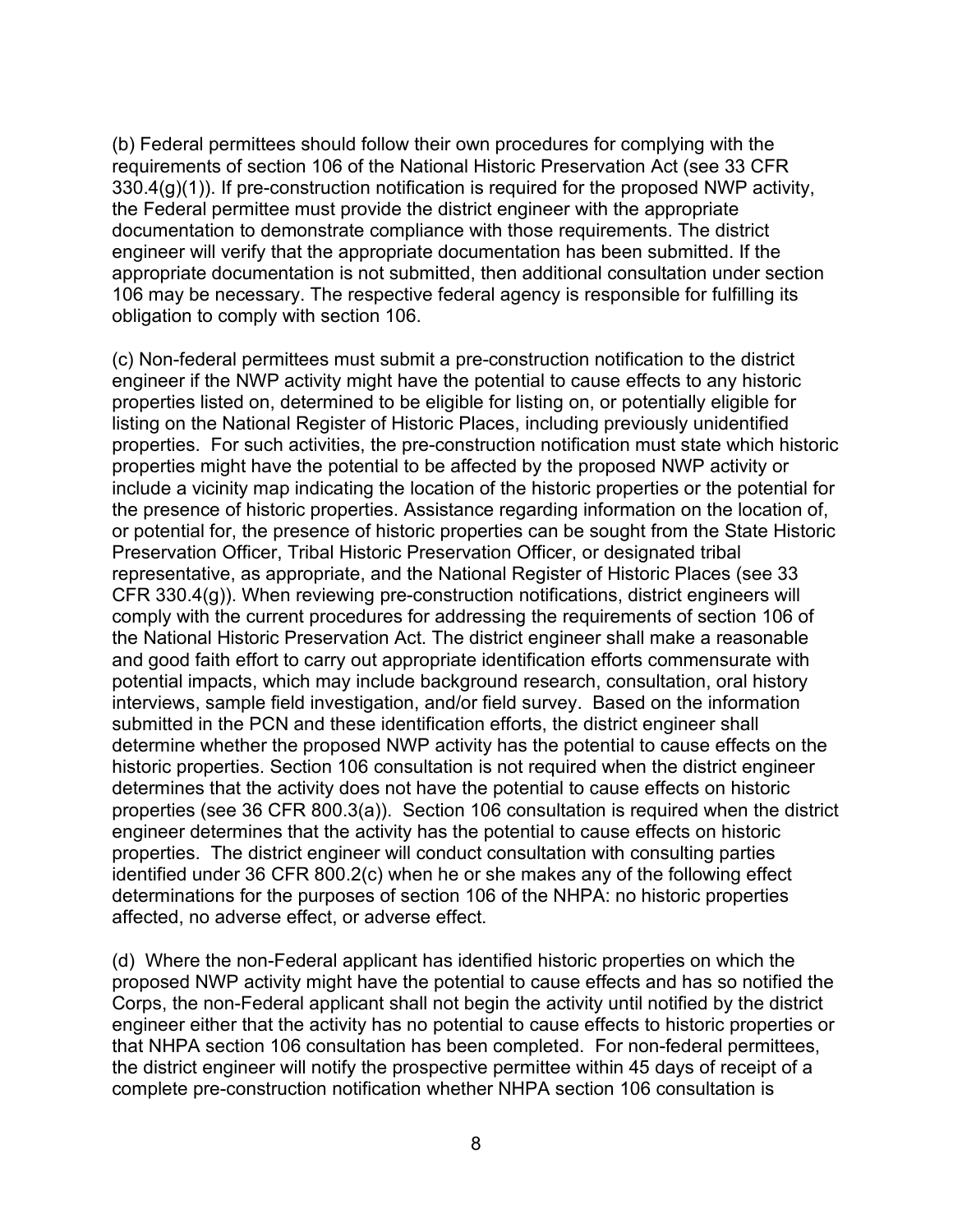required. If NHPA section 106 consultation is required, the district engineer will notify the non-Federal applicant that he or she cannot begin the activity until section 106 consultation is completed. If the non-Federal applicant has not heard back from the Corps within 45 days, the applicant must still wait for notification from the Corps.

(e) Prospective permittees should be aware that section 110k of the NHPA (54 U.S.C. 306113) prevents the Corps from granting a permit or other assistance to an applicant who, with intent to avoid the requirements of section 106 of the NHPA, has intentionally significantly adversely affected a historic property to which the permit would relate, or having legal power to prevent it, allowed such significant adverse effect to occur, unless the Corps, after consultation with the Advisory Council on Historic Preservation (ACHP), determines that circumstances justify granting such assistance despite the adverse effect created or permitted by the applicant. If circumstances justify granting the assistance, the Corps is required to notify the ACHP and provide documentation specifying the circumstances, the degree of damage to the integrity of any historic properties affected, and proposed mitigation. This documentation must include any views obtained from the applicant, SHPO/THPO, appropriate Indian tribes if the undertaking occurs on or affects historic properties on tribal lands or affects properties of interest to those tribes, and other parties known to have a legitimate interest in the impacts to the permitted activity on historic properties.

21. **Discovery of Previously Unknown Remains and Artifacts.** Permittees that discover any previously unknown historic, cultural or archeological remains and artifacts while accomplishing the activity authorized by an NWP, they must immediately notify the district engineer of what they have found, and to the maximum extent practicable, avoid construction activities that may affect the remains and artifacts until the required coordination has been completed. The district engineer will initiate the Federal, Tribal, and state coordination required to determine if the items or remains warrant a recovery effort or if the site is eligible for listing in the National Register of Historic Places.

22. **Designated Critical Resource Waters.** Critical resource waters include, NOAAmanaged marine sanctuaries and marine monuments, and National Estuarine Research Reserves. The district engineer may designate, after notice and opportunity for public comment, additional waters officially designated by a state as having particular environmental or ecological significance, such as outstanding national resource waters or state natural heritage sites. The district engineer may also designate additional critical resource waters after notice and opportunity for public comment.

(a) Discharges of dredged or fill material into waters of the United States are not authorized by NWPs 7, 12, 14, 16, 17, 21, 29, 31, 35, 39, 40, 42, 43, 44, 49, 50, 51, 52, 57 and 58 for any activity within, or directly affecting, critical resource waters, including wetlands adjacent to such waters.

(b) For NWPs 3, 8, 10, 13, 15, 18, 19, 22, 23, 25, 27, 28, 30, 33, 34, 36, 37, 38, and 54, notification is required in accordance with general condition 32, for any activity proposed by permittees in the designated critical resource waters including wetlands adjacent to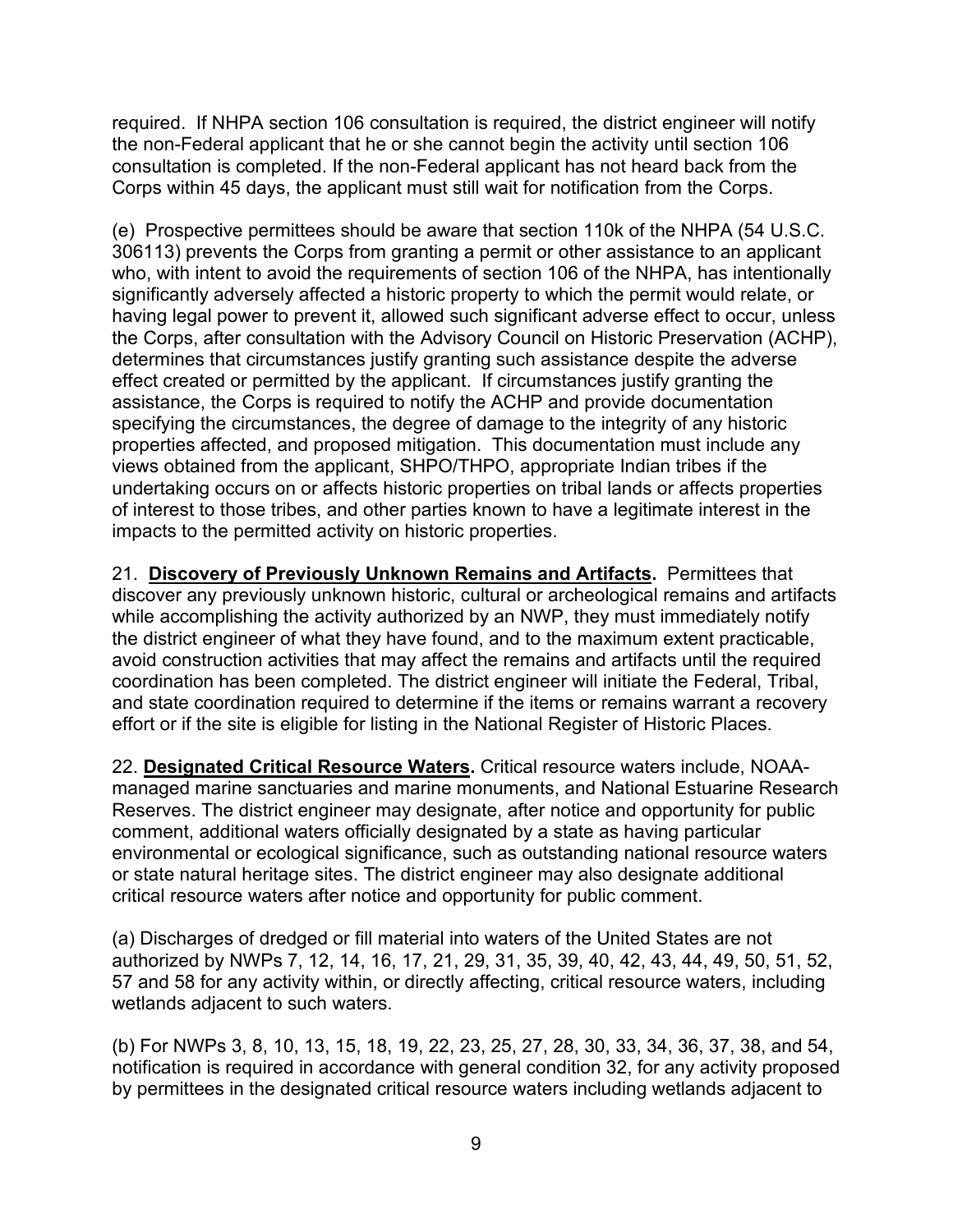those waters. The district engineer may authorize activities under these NWPs only after she or he determines that the impacts to the critical resource waters will be no more than minimal.

23. **Mitigation.** The district engineer will consider the following factors when determining appropriate and practicable mitigation necessary to ensure that the individual and cumulative adverse environmental effects are no more than minimal:

(a) The activity must be designed and constructed to avoid and minimize adverse effects, both temporary and permanent, to waters of the United States to the maximum extent practicable at the project site (i.e., on site).

(b) Mitigation in all its forms (avoiding, minimizing, rectifying, reducing, or compensating for resource losses) will be required to the extent necessary to ensure that the individual and cumulative adverse environmental effects are no more than minimal.

(c) Compensatory mitigation at a minimum one-for-one ratio will be required for all wetland losses that exceed 1/10-acre and require pre-construction notification, unless the district engineer determines in writing that either some other form of mitigation would be more environmentally appropriate or the adverse environmental effects of the proposed activity are no more than minimal, and provides an activity-specific waiver of this requirement. For wetland losses of 1/10-acre or less that require pre-construction notification, the district engineer may determine on a case-by-case basis that compensatory mitigation is required to ensure that the activity results in only minimal adverse environmental effects.

(d) Compensatory mitigation at a minimum one-for-one ratio will be required for all losses of stream bed that exceed 3/100-acre and require pre-construction notification, unless the district engineer determines in writing that either some other form of mitigation would be more environmentally appropriate or the adverse environmental effects of the proposed activity are no more than minimal, and provides an activityspecific waiver of this requirement. This compensatory mitigation requirement may be satisfied through the restoration or enhancement of riparian areas next to streams in accordance with paragraph (e) of this general condition. For losses of stream bed of 3/100-acre or less that require pre-construction notification, the district engineer may determine on a case-by-case basis that compensatory mitigation is required to ensure that the activity results in only minimal adverse environmental effects. Compensatory mitigation for losses of streams should be provided, if practicable, through stream rehabilitation, enhancement, or preservation, since streams are difficult-to-replace resources (see 33 CFR 332.3(e)(3)).

(e) Compensatory mitigation plans for NWP activities in or near streams or other open waters will normally include a requirement for the restoration or enhancement, maintenance, and legal protection (e.g., conservation easements) of riparian areas next to open waters. In some cases, the restoration or maintenance/protection of riparian areas may be the only compensatory mitigation required. If restoring riparian areas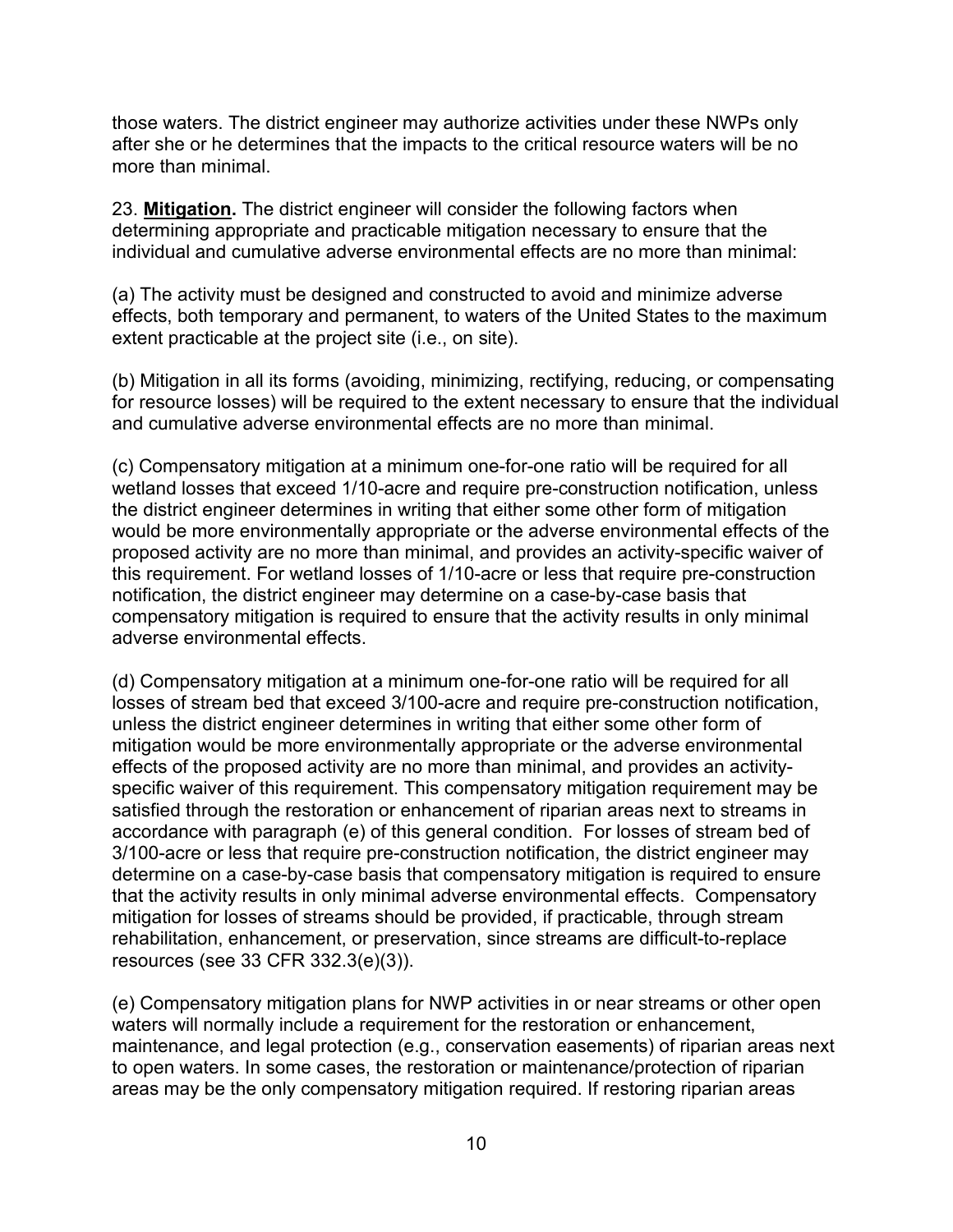involves planting vegetation, only native species should be planted. The width of the required riparian area will address documented water quality or aquatic habitat loss concerns. Normally, the riparian area will be 25 to 50 feet wide on each side of the stream, but the district engineer may require slightly wider riparian areas to address documented water quality or habitat loss concerns. If it is not possible to restore or maintain/protect a riparian area on both sides of a stream, or if the waterbody is a lake or coastal waters, then restoring or maintaining/protecting a riparian area along a single bank or shoreline may be sufficient. Where both wetlands and open waters exist on the project site, the district engineer will determine the appropriate compensatory mitigation (e.g., riparian areas and/or wetlands compensation) based on what is best for the aquatic environment on a watershed basis. In cases where riparian areas are determined to be the most appropriate form of minimization or compensatory mitigation, the district engineer may waive or reduce the requirement to provide wetland compensatory mitigation for wetland losses.

(f) Compensatory mitigation projects provided to offset losses of aquatic resources must comply with the applicable provisions of 33 CFR part 332.

(1) The prospective permittee is responsible for proposing an appropriate compensatory mitigation option if compensatory mitigation is necessary to ensure that the activity results in no more than minimal adverse environmental effects. For the NWPs, the preferred mechanism for providing compensatory mitigation is mitigation bank credits or in-lieu fee program credits (see 33 CFR 332.3(b)(2) and (3)). However, if an appropriate number and type of mitigation bank or in-lieu credits are not available at the time the PCN is submitted to the district engineer, the district engineer may approve the use of permittee-responsible mitigation.

(2) The amount of compensatory mitigation required by the district engineer must be sufficient to ensure that the authorized activity results in no more than minimal individual and cumulative adverse environmental effects (see 33 CFR 330.1(e)(3)). (See also 33 CFR 332.3(f).)

(3) Since the likelihood of success is greater and the impacts to potentially valuable uplands are reduced, aquatic resource restoration should be the first compensatory mitigation option considered for permittee-responsible mitigation.

(4) If permittee-responsible mitigation is the proposed option, the prospective permittee is responsible for submitting a mitigation plan. A conceptual or detailed mitigation plan may be used by the district engineer to make the decision on the NWP verification request, but a final mitigation plan that addresses the applicable requirements of 33 CFR 332.4(c)(2) through (14) must be approved by the district engineer before the permittee begins work in waters of the United States, unless the district engineer determines that prior approval of the final mitigation plan is not practicable or not necessary to ensure timely completion of the required compensatory mitigation (see 33 CFR 332.3(k)(3)). If permittee-responsible mitigation is the proposed option, and the proposed compensatory mitigation site is located on land in which another federal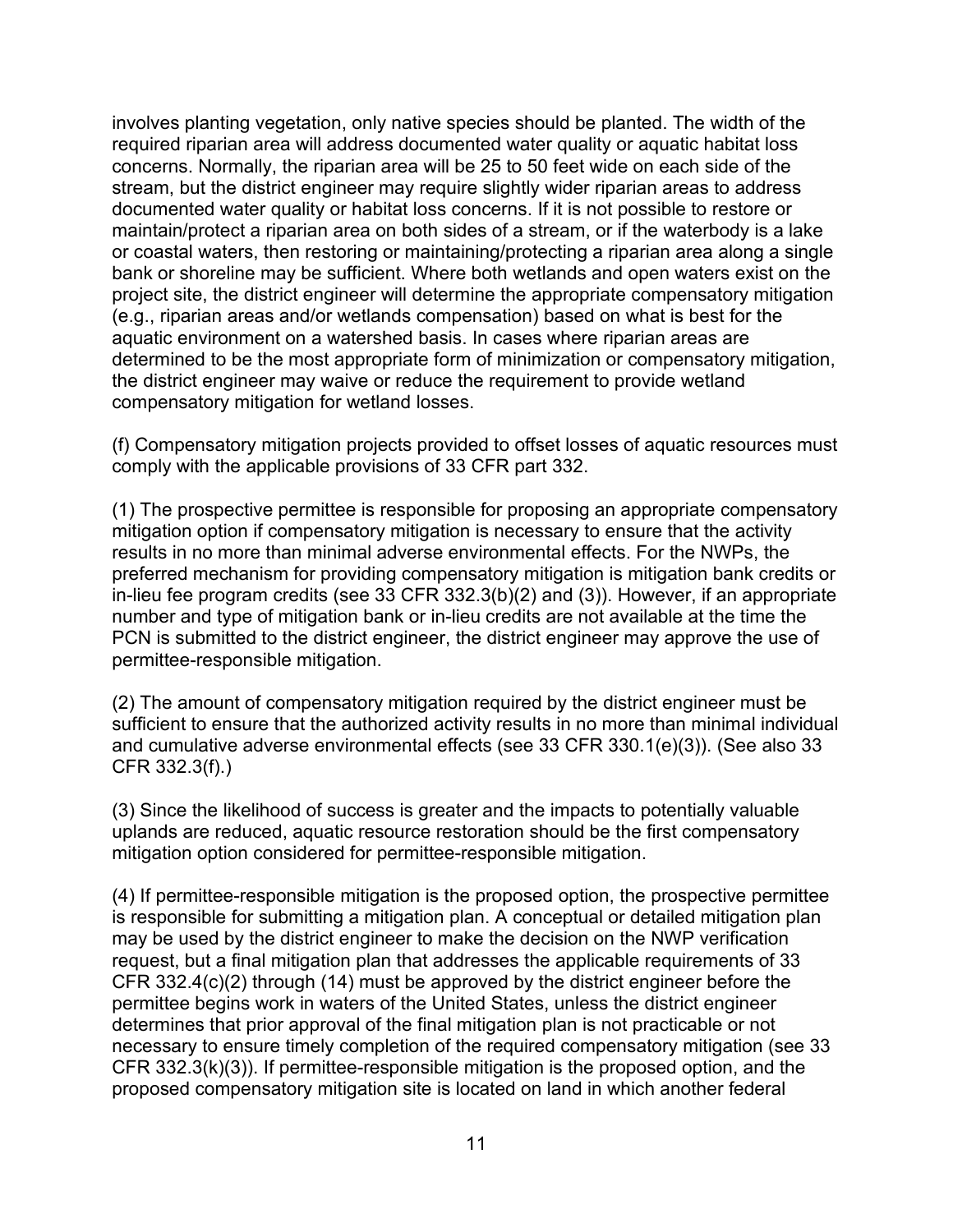agency holds an easement, the district engineer will coordinate with that federal agency to determine if proposed compensatory mitigation project is compatible with the terms of the easement.

(5) If mitigation bank or in-lieu fee program credits are the proposed option, the mitigation plan needs to address only the baseline conditions at the impact site and the number of credits to be provided (see 33 CFR 332.4(c)(1)(ii)).

(6) Compensatory mitigation requirements (e.g., resource type and amount to be provided as compensatory mitigation, site protection, ecological performance standards, monitoring requirements) may be addressed through conditions added to the NWP authorization, instead of components of a compensatory mitigation plan (see 33 CFR 332.4(c)(1)(ii)).

(g) Compensatory mitigation will not be used to increase the acreage losses allowed by the acreage limits of the NWPs. For example, if an NWP has an acreage limit of 1/2 acre, it cannot be used to authorize any NWP activity resulting in the loss of greater than 1/2-acre of waters of the United States, even if compensatory mitigation is provided that replaces or restores some of the lost waters. However, compensatory mitigation can and should be used, as necessary, to ensure that an NWP activity already meeting the established acreage limits also satisfies the no more than minimal impact requirement for the NWPs.

(h) Permittees may propose the use of mitigation banks, in-lieu fee programs, or permittee-responsible mitigation. When developing a compensatory mitigation proposal, the permittee must consider appropriate and practicable options consistent with the framework at 33 CFR 332.3(b). For activities resulting in the loss of marine or estuarine resources, permittee-responsible mitigation may be environmentally preferable if there are no mitigation banks or in-lieu fee programs in the area that have marine or estuarine credits available for sale or transfer to the permittee. For permittee-responsible mitigation, the special conditions of the NWP verification must clearly indicate the party or parties responsible for the implementation and performance of the compensatory mitigation project, and, if required, its long-term management.

(i) Where certain functions and services of waters of the United States are permanently adversely affected by a regulated activity, such as discharges of dredged or fill material into waters of the United States that will convert a forested or scrub-shrub wetland to a herbaceous wetland in a permanently maintained utility line right-of-way, mitigation may be required to reduce the adverse environmental effects of the activity to the no more than minimal level.

24. **Safety of Impoundment Structures.** To ensure that all impoundment structures are safely designed, the district engineer may require non-Federal applicants to demonstrate that the structures comply with established state or federal, dam safety criteria or have been designed by qualified persons. The district engineer may also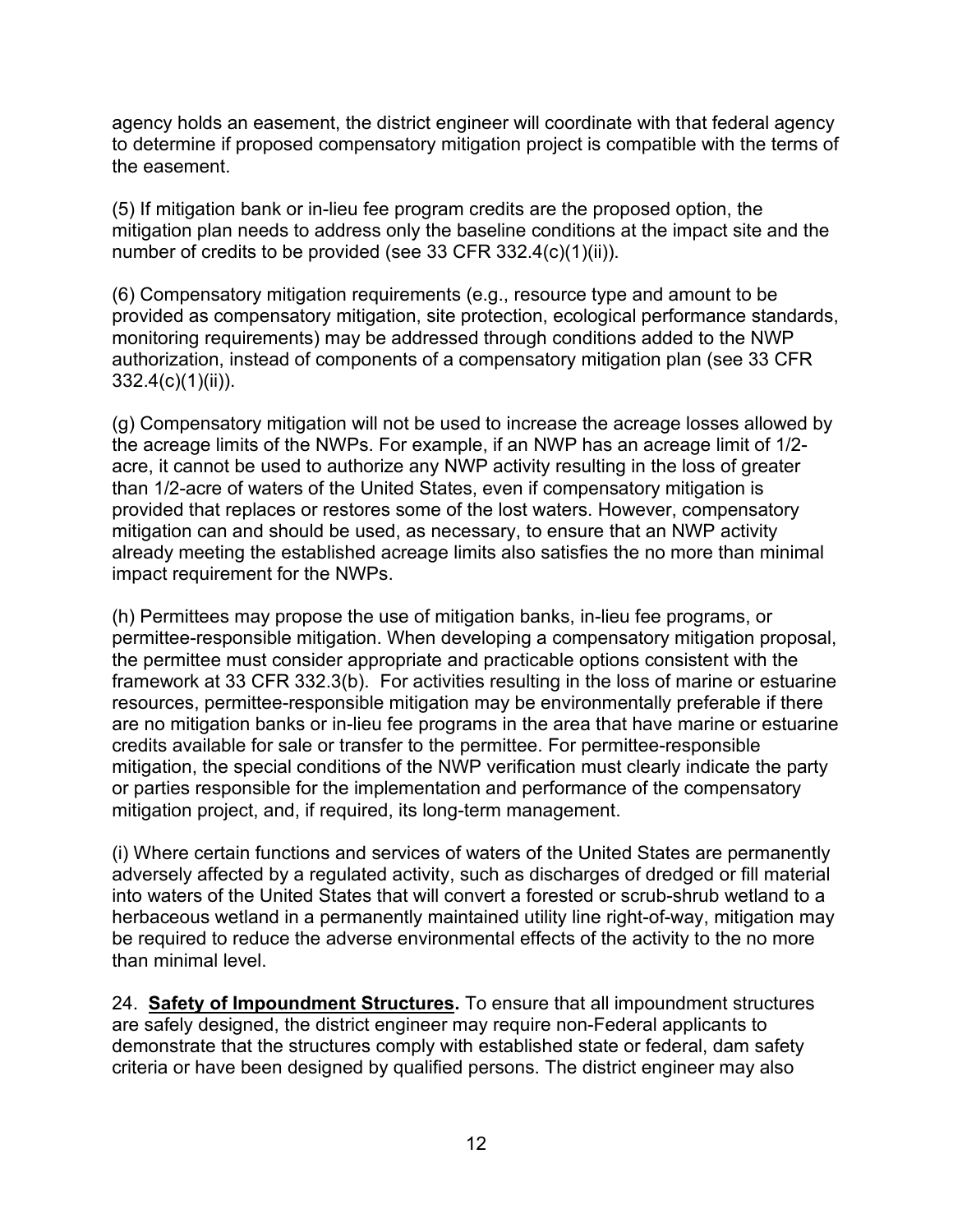require documentation that the design has been independently reviewed by similarly qualified persons, and appropriate modifications made to ensure safety.

25. **Water Quality.** (a) Where the certifying authority (state, authorized tribe, or EPA, as appropriate) has not previously certified compliance of an NWP with CWA section 401, a CWA section 401 water quality certification for the proposed discharge must be obtained or waived (see 33 CFR 330.4(c)). If the permittee cannot comply with all of the conditions of a water quality certification previously issued by certifying authority for the issuance of the NWP, then the permittee must obtain a water quality certification or waiver for the proposed discharge in order for the activity to be authorized by an NWP.

(b) If the NWP activity requires pre-construction notification and the certifying authority has not previously certified compliance of an NWP with CWA section 401, the proposed discharge is not authorized by an NWP until water quality certification is obtained or waived. If the certifying authority issues a water quality certification for the proposed discharge, the permittee must submit a copy of the certification to the district engineer. The discharge is not authorized by an NWP until the district engineer has notified the permittee that the water quality certification requirement has been satisfied by the issuance of a water quality certification or a waiver.

(c) The district engineer or certifying authority may require additional water quality management measures to ensure that the authorized activity does not result in more than minimal degradation of water quality.

26. **Coastal Zone Management.** In coastal states where an NWP has not previously received a state coastal zone management consistency concurrence, an individual state coastal zone management consistency concurrence must be obtained, or a presumption of concurrence must occur (see 33 CFR 330.4(d)). If the permittee cannot comply with all of the conditions of a coastal zone management consistency concurrence previously issued by the state, then the permittee must obtain an individual coastal zone management consistency concurrence or presumption of concurrence in order for the activity to be authorized by an NWP. The district engineer or a state may require additional measures to ensure that the authorized activity is consistent with state coastal zone management requirements.

27. **Regional and Case-By-Case Conditions.** The activity must comply with any regional conditions that may have been added by the Division Engineer (see 33 CFR 330.4(e)) and with any case specific conditions added by the Corps or by the state, Indian Tribe, or U.S. EPA in its CWA section 401 Water Quality Certification, or by the state in its Coastal Zone Management Act consistency determination.

28. **Use of Multiple Nationwide Permits.** The use of more than one NWP for a single and complete project is authorized, subject to the following restrictions:

(a) If only one of the NWPs used to authorize the single and complete project has a specified acreage limit, the acreage loss of waters of the United States cannot exceed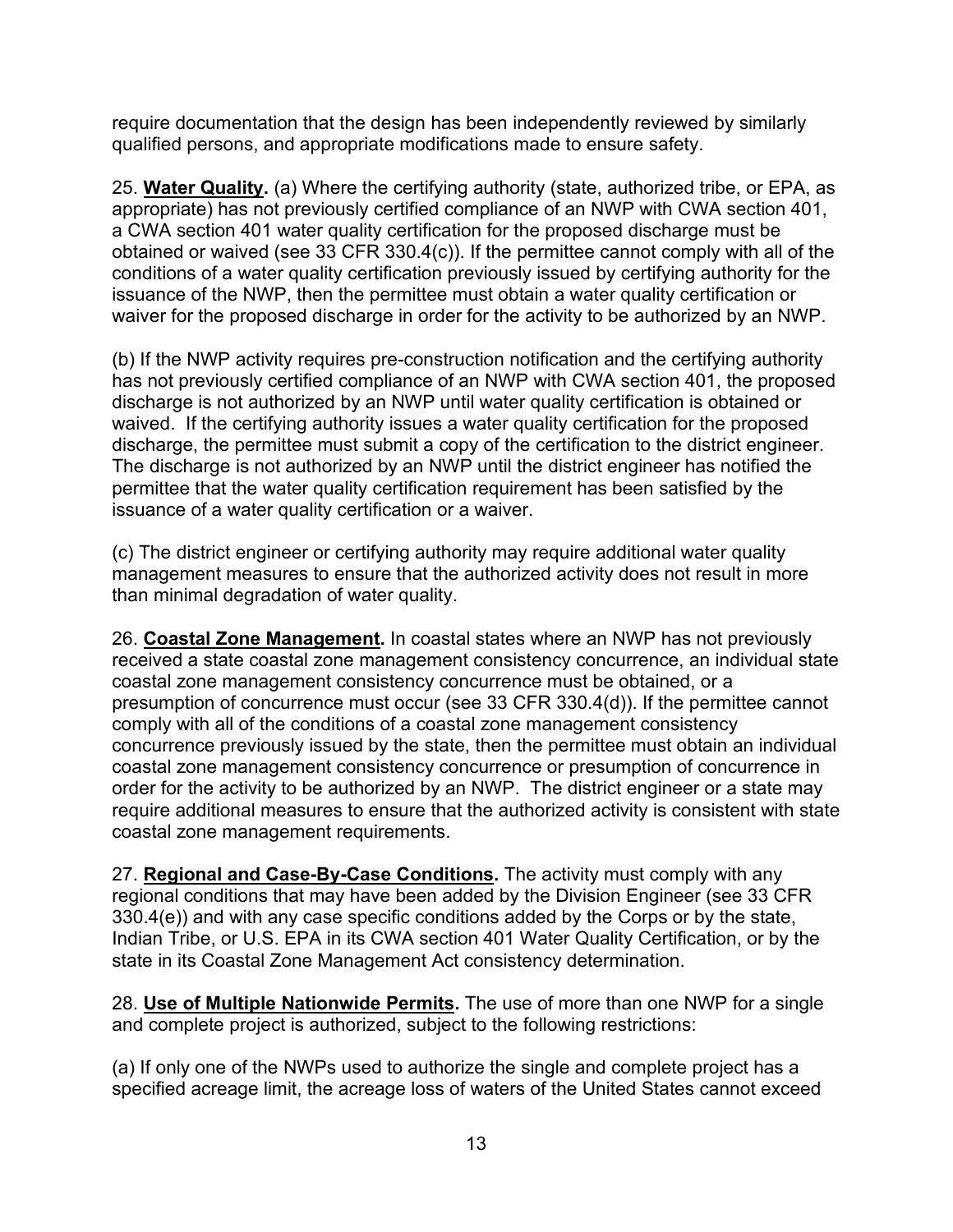the acreage limit of the NWP with the highest specified acreage limit. For example, if a road crossing over tidal waters is constructed under NWP 14, with associated bank stabilization authorized by NWP 13, the maximum acreage loss of waters of the United States for the total project cannot exceed 1⁄3-acre.

(b) If one or more of the NWPs used to authorize the single and complete project has specified acreage limits, the acreage loss of waters of the United States authorized by those NWPs cannot exceed their respective specified acreage limits. For example, if a commercial development is constructed under NWP 39, and the single and complete project includes the filling of an upland ditch authorized by NWP 46, the maximum acreage loss of waters of the United States for the commercial development under NWP 39 cannot exceed 1/2-acre, and the total acreage loss of waters of United States due to the NWP 39 and 46 activities cannot exceed 1 acre.

29. **Transfer of Nationwide Permit Verifications.** If the permittee sells the property associated with a nationwide permit verification, the permittee may transfer the nationwide permit verification to the new owner by submitting a letter to the appropriate Corps district office to validate the transfer. A copy of the nationwide permit verification must be attached to the letter, and the letter must contain the following statement and signature:

"When the structures or work authorized by this nationwide permit are still in existence at the time the property is transferred, the terms and conditions of this nationwide permit, including any special conditions, will continue to be binding on the new owner(s) of the property. To validate the transfer of this nationwide permit and the associated liabilities associated with compliance with its terms and conditions, have the transferee sign and date below."

\_\_\_\_\_\_\_\_\_\_\_\_\_\_\_\_\_\_\_\_\_\_\_\_\_\_\_\_\_\_\_\_\_\_\_\_\_\_\_\_\_\_\_\_\_ (Transferee)

\_\_\_\_\_\_\_\_\_\_\_\_\_\_\_\_\_\_\_\_\_\_\_\_\_\_\_\_\_\_\_\_\_\_\_\_\_\_\_\_\_\_\_\_\_ (Date)

30. **Compliance Certification.** Each permittee who receives an NWP verification letter from the Corps must provide a signed certification documenting completion of the authorized activity and implementation of any required compensatory mitigation. The success of any required permittee-responsible mitigation, including the achievement of ecological performance standards, will be addressed separately by the district engineer. The Corps will provide the permittee the certification document with the NWP verification letter. The certification document will include: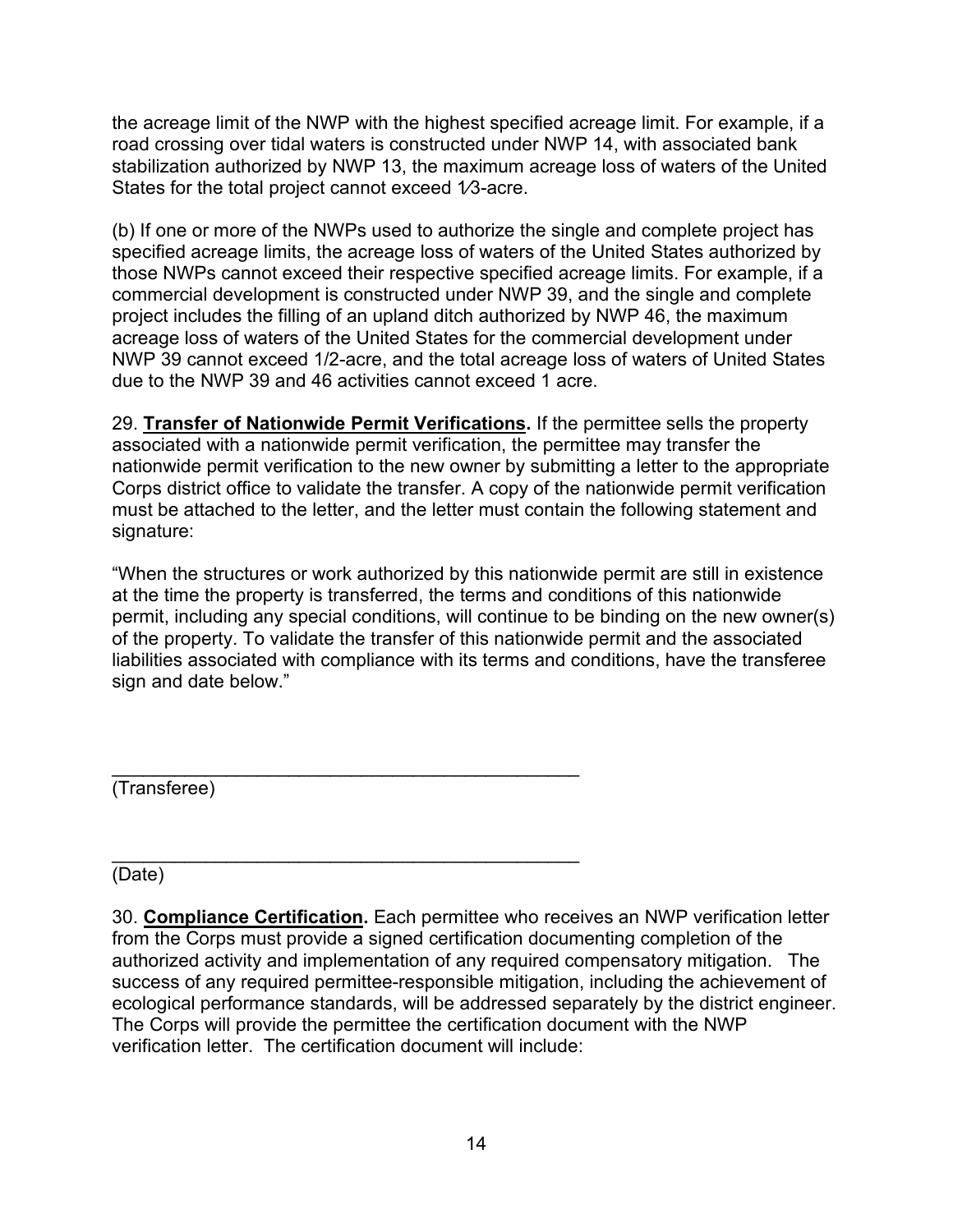(a) A statement that the authorized activity was done in accordance with the NWP authorization, including any general, regional, or activity-specific conditions;

(b) A statement that the implementation of any required compensatory mitigation was completed in accordance with the permit conditions. If credits from a mitigation bank or in-lieu fee program are used to satisfy the compensatory mitigation requirements, the certification must include the documentation required by 33 CFR 332.3(l)(3) to confirm that the permittee secured the appropriate number and resource type of credits; and

(c) The signature of the permittee certifying the completion of the activity and mitigation.

The completed certification document must be submitted to the district engineer within 30 days of completion of the authorized activity or the implementation of any required compensatory mitigation, whichever occurs later.

31. **Activities Affecting Structures or Works Built by the United States.** If an NWP activity also requires review by, or permission from, the Corps pursuant to 33 U.S.C. 408 because it will alter or temporarily or permanently occupy or use a U.S. Army Corps of Engineers (USACE) federally authorized Civil Works project (a "USACE project"), the prospective permittee must submit a pre-construction notification. See paragraph (b)(10) of general condition 32. An activity that requires section 408 permission and/or review is not authorized by an NWP until the appropriate Corps office issues the section 408 permission or completes its review to alter, occupy, or use the USACE project, and the district engineer issues a written NWP verification.

32. **Pre-Construction Notification.** (a) *Timing*. Where required by the terms of the NWP, the prospective permittee must notify the district engineer by submitting a preconstruction notification (PCN) as early as possible. The district engineer must determine if the PCN is complete within 30 calendar days of the date of receipt and, if the PCN is determined to be incomplete, notify the prospective permittee within that 30 day period to request the additional information necessary to make the PCN complete. The request must specify the information needed to make the PCN complete. As a general rule, district engineers will request additional information necessary to make the PCN complete only once. However, if the prospective permittee does not provide all of the requested information, then the district engineer will notify the prospective permittee that the PCN is still incomplete and the PCN review process will not commence until all of the requested information has been received by the district engineer. The prospective permittee shall not begin the activity until either:

(1) He or she is notified in writing by the district engineer that the activity may proceed under the NWP with any special conditions imposed by the district or division engineer; or

(2) 45 calendar days have passed from the district engineer's receipt of the complete PCN and the prospective permittee has not received written notice from the district or division engineer. However, if the permittee was required to notify the Corps pursuant to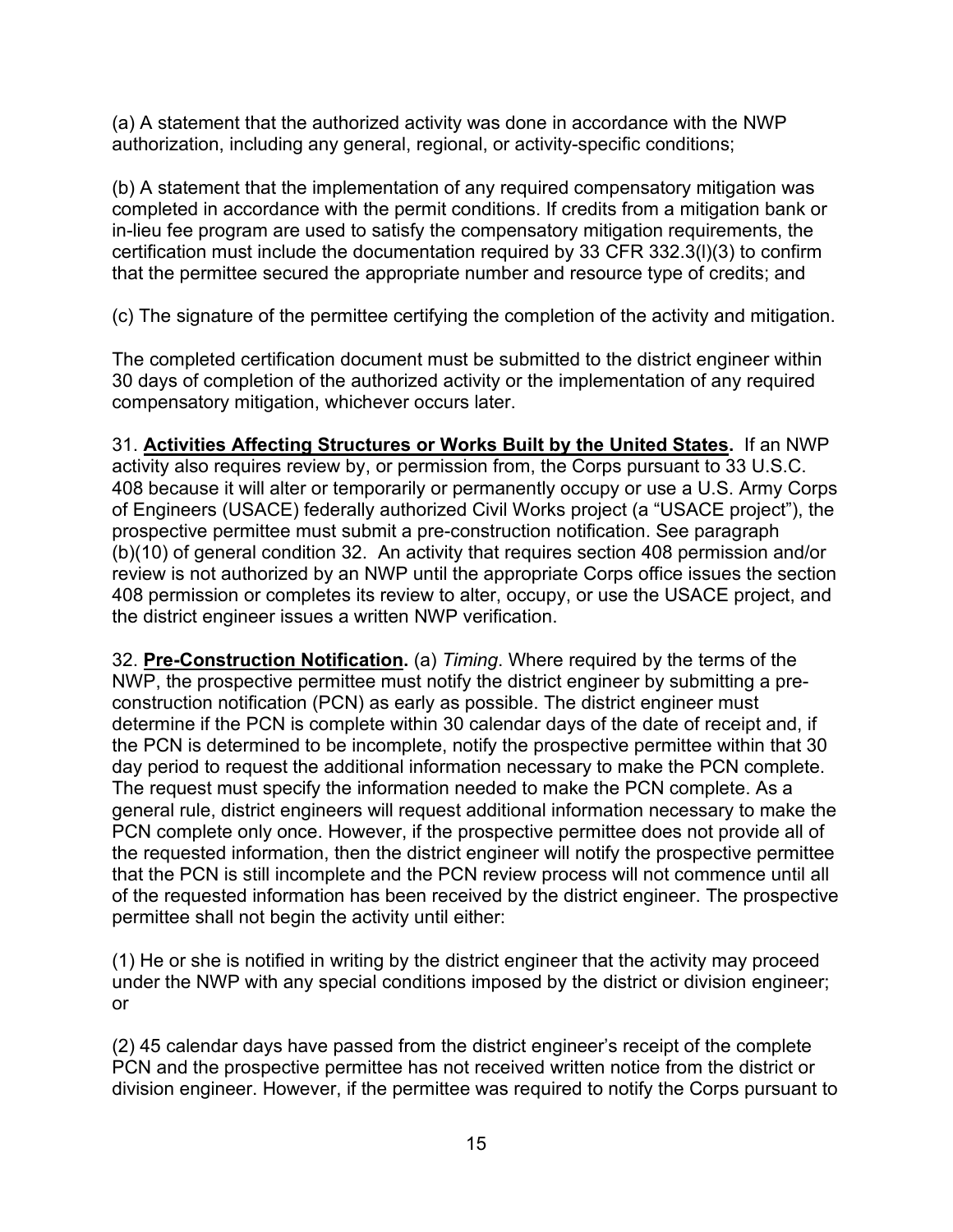general condition 18 that listed species or critical habitat might be affected or are in the vicinity of the activity, or to notify the Corps pursuant to general condition 20 that the activity might have the potential to cause effects to historic properties, the permittee cannot begin the activity until receiving written notification from the Corps that there is "no effect" on listed species or "no potential to cause effects" on historic properties, or that any consultation required under Section 7 of the Endangered Species Act (see 33 CFR 330.4(f)) and/or section 106 of the National Historic Preservation Act (see 33 CFR 330.4(g)) has been completed. If the proposed activity requires a written waiver to exceed specified limits of an NWP, the permittee may not begin the activity until the district engineer issues the waiver. If the district or division engineer notifies the permittee in writing that an individual permit is required within 45 calendar days of receipt of a complete PCN, the permittee cannot begin the activity until an individual permit has been obtained. Subsequently, the permittee's right to proceed under the NWP may be modified, suspended, or revoked only in accordance with the procedure set forth in 33 CFR 330.5(d)(2).

(b) *Contents of Pre-Construction Notification*: The PCN must be in writing and include the following information:

(1) Name, address and telephone numbers of the prospective permittee;

(2) Location of the proposed activity;

(3) Identify the specific NWP or NWP(s) the prospective permittee wants to use to authorize the proposed activity;

(4) (i) A description of the proposed activity; the activity's purpose; direct and indirect adverse environmental effects the activity would cause, including the anticipated amount of loss of wetlands, other special aquatic sites, and other waters expected to result from the NWP activity, in acres, linear feet, or other appropriate unit of measure; a description of any proposed mitigation measures intended to reduce the adverse environmental effects caused by the proposed activity; and any other NWP(s), regional general permit(s), or individual permit(s) used or intended to be used to authorize any part of the proposed project or any related activity, including other separate and distant crossings for linear projects that require Department of the Army authorization but do not require pre-construction notification. The description of the proposed activity and any proposed mitigation measures should be sufficiently detailed to allow the district engineer to determine that the adverse environmental effects of the activity will be no more than minimal and to determine the need for compensatory mitigation or other mitigation measures.

(ii) For linear projects where one or more single and complete crossings require preconstruction notification, the PCN must include the quantity of anticipated losses of wetlands, other special aquatic sites, and other waters for each single and complete crossing of those wetlands, other special aquatic sites, and other waters (including those single and complete crossings authorized by an NWP but do not require PCNs).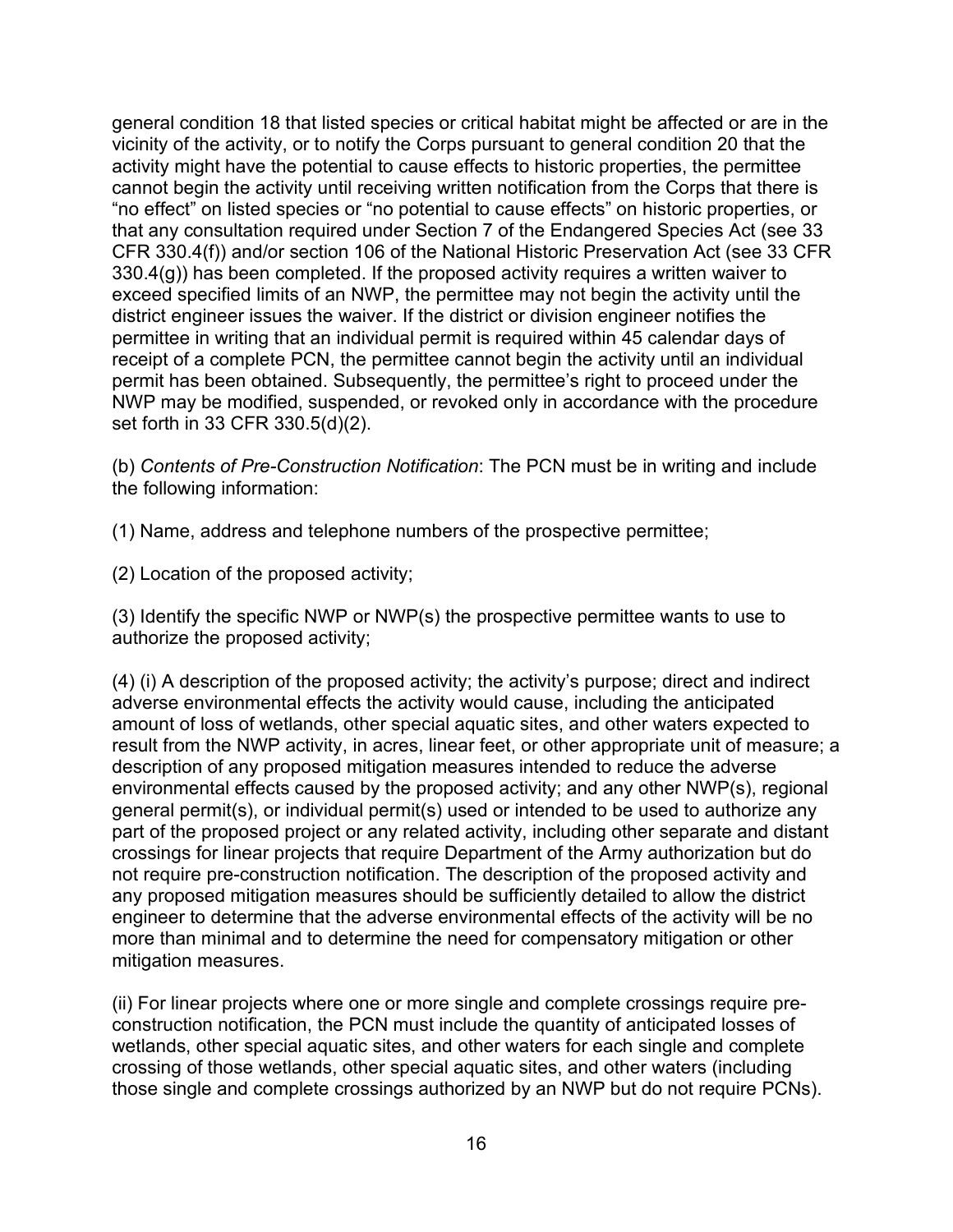This information will be used by the district engineer to evaluate the cumulative adverse environmental effects of the proposed linear project, and does not change those non-PCN NWP activities into NWP PCNs.

(iii) Sketches should be provided when necessary to show that the activity complies with the terms of the NWP. (Sketches usually clarify the activity and when provided results in a quicker decision. Sketches should contain sufficient detail to provide an illustrative description of the proposed activity (e.g., a conceptual plan), but do not need to be detailed engineering plans);

(5) The PCN must include a delineation of wetlands, other special aquatic sites, and other waters, such as lakes and ponds, and perennial and intermittent streams, on the project site. Wetland delineations must be prepared in accordance with the current method required by the Corps. The permittee may ask the Corps to delineate the special aquatic sites and other waters on the project site, but there may be a delay if the Corps does the delineation, especially if the project site is large or contains many wetlands, other special aquatic sites, and other waters. Furthermore, the 45-day period will not start until the delineation has been submitted to or completed by the Corps, as appropriate;

(6) If the proposed activity will result in the loss of greater than 1/10-acre of wetlands or 3/100-acre of stream bed and a PCN is required, the prospective permittee must submit a statement describing how the mitigation requirement will be satisfied, or explaining why the adverse environmental effects are no more than minimal and why compensatory mitigation should not be required. As an alternative, the prospective permittee may submit a conceptual or detailed mitigation plan.

(7) For non-federal permittees, if any listed species (or species proposed for listing) or designated critical habitat (or critical habitat proposed for such designation) might be affected or is in the vicinity of the activity, or if the activity is located in designated critical habitat (or critical habitat proposed for such designation), the PCN must include the name(s) of those endangered or threatened species (or species proposed for listing) that might be affected by the proposed activity or utilize the designated critical habitat (or critical habitat proposed for such designation) that might be affected by the proposed activity. For NWP activities that require pre-construction notification, Federal permittees must provide documentation demonstrating compliance with the Endangered Species Act;

(8) For non-federal permittees, if the NWP activity might have the potential to cause effects to a historic property listed on, determined to be eligible for listing on, or potentially eligible for listing on, the National Register of Historic Places, the PCN must state which historic property might have the potential to be affected by the proposed activity or include a vicinity map indicating the location of the historic property. For NWP activities that require pre-construction notification, Federal permittees must provide documentation demonstrating compliance with section 106 of the National Historic Preservation Act;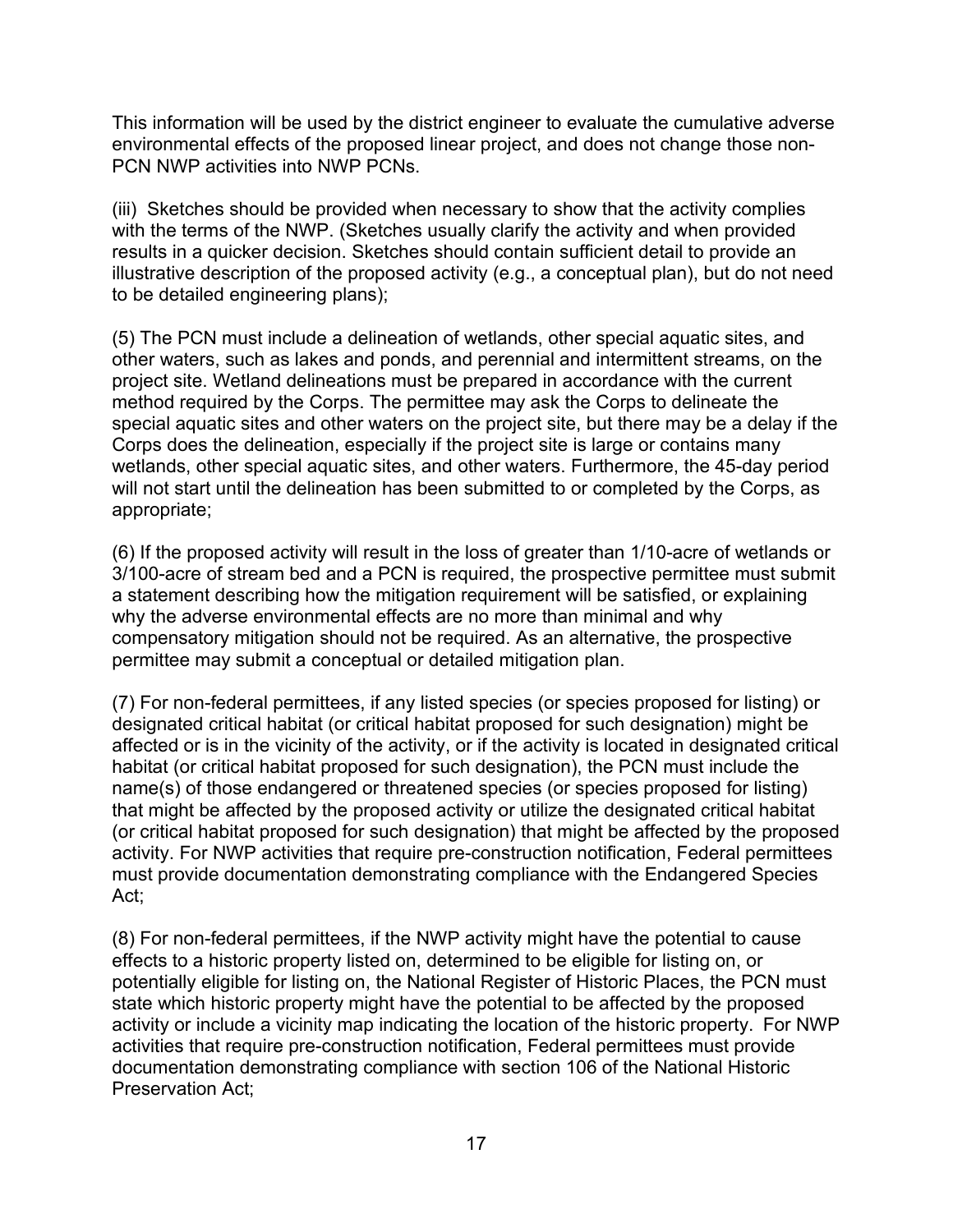(9) For an activity that will occur in a component of the National Wild and Scenic River System, or in a river officially designated by Congress as a "study river" for possible inclusion in the system while the river is in an official study status, the PCN must identify the Wild and Scenic River or the "study river" (see general condition 16); and

(10) For an NWP activity that requires permission from, or review by, the Corps pursuant to 33 U.S.C. 408 because it will alter or temporarily or permanently occupy or use a U.S. Army Corps of Engineers federally authorized civil works project, the preconstruction notification must include a statement confirming that the project proponent has submitted a written request for section 408 permission from, or review by, the Corps office having jurisdiction over that USACE project.

(c) *Form of Pre-Construction Notification*: The nationwide permit pre-construction notification form (Form ENG 6082) should be used for NWP PCNs. A letter containing the required information may also be used. Applicants may provide electronic files of PCNs and supporting materials if the district engineer has established tools and procedures for electronic submittals.

(d) *Agency Coordination*: (1) The district engineer will consider any comments from Federal and state agencies concerning the proposed activity's compliance with the terms and conditions of the NWPs and the need for mitigation to reduce the activity's adverse environmental effects so that they are no more than minimal.

(2) Agency coordination is required for: (i) all NWP activities that require preconstruction notification and result in the loss of greater than 1/2-acre of waters of the United States; (ii) NWP 13 activities in excess of 500 linear feet, fills greater than one cubic yard per running foot, or involve discharges of dredged or fill material into special aquatic sites; and (iii) NWP 54 activities in excess of 500 linear feet, or that extend into the waterbody more than 30 feet from the mean low water line in tidal waters or the ordinary high water mark in the Great Lakes.

(3) When agency coordination is required, the district engineer will immediately provide (e.g., via e-mail, facsimile transmission, overnight mail, or other expeditious manner) a copy of the complete PCN to the appropriate Federal or state offices (FWS, state natural resource or water quality agency, EPA, and, if appropriate, the NMFS). With the exception of NWP 37, these agencies will have 10 calendar days from the date the material is transmitted to notify the district engineer via telephone, facsimile transmission, or e-mail that they intend to provide substantive, site-specific comments. The comments must explain why the agency believes the adverse environmental effects will be more than minimal. If so contacted by an agency, the district engineer will wait an additional 15 calendar days before making a decision on the pre-construction notification. The district engineer will fully consider agency comments received within the specified time frame concerning the proposed activity's compliance with the terms and conditions of the NWPs, including the need for mitigation to ensure that the net adverse environmental effects of the proposed activity are no more than minimal. The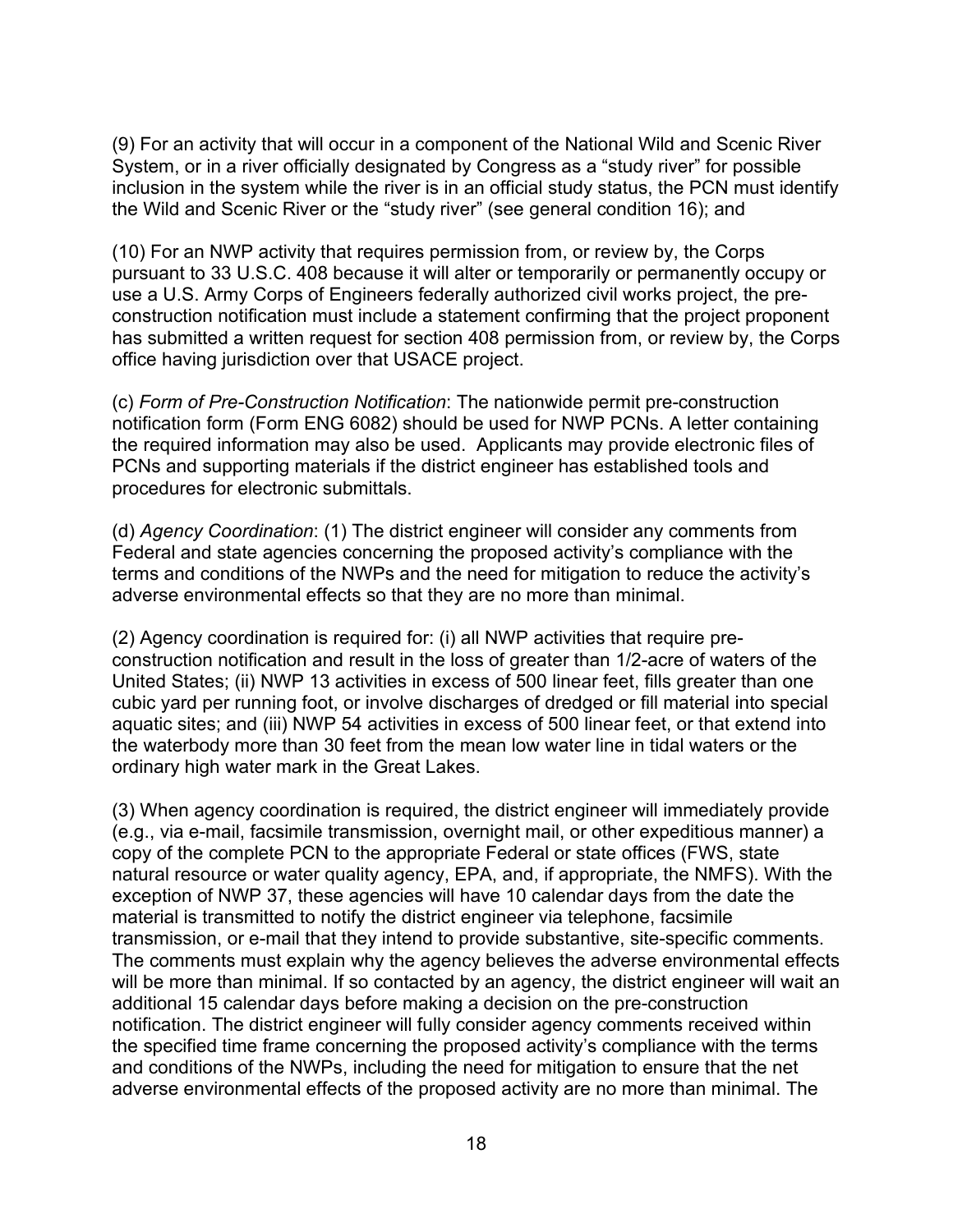district engineer will provide no response to the resource agency, except as provided below. The district engineer will indicate in the administrative record associated with each pre-construction notification that the resource agencies' concerns were considered. For NWP 37, the emergency watershed protection and rehabilitation activity may proceed immediately in cases where there is an unacceptable hazard to life or a significant loss of property or economic hardship will occur. The district engineer will consider any comments received to decide whether the NWP 37 authorization should be modified, suspended, or revoked in accordance with the procedures at 33 CFR 330.5.

(4) In cases of where the prospective permittee is not a Federal agency, the district engineer will provide a response to NMFS within 30 calendar days of receipt of any Essential Fish Habitat conservation recommendations, as required by section 305(b)(4)(B) of the Magnuson-Stevens Fishery Conservation and Management Act.

(5) Applicants are encouraged to provide the Corps with either electronic files or multiple copies of pre-construction notifications to expedite agency coordination.

# **2021 District Engineer's Decision**

1. In reviewing the PCN for the proposed activity, the district engineer will determine whether the activity authorized by the NWP will result in more than minimal individual or cumulative adverse environmental effects or may be contrary to the public interest. If a project proponent requests authorization by a specific NWP, the district engineer should issue the NWP verification for that activity if it meets the terms and conditions of that NWP, unless he or she determines, after considering mitigation, that the proposed activity will result in more than minimal individual and cumulative adverse effects on the aquatic environment and other aspects of the public interest and exercises discretionary authority to require an individual permit for the proposed activity. For a linear project, this determination will include an evaluation of the single and complete crossings of waters of the United States that require PCNs to determine whether they individually satisfy the terms and conditions of the NWP(s), as well as the cumulative effects caused by all of the crossings of waters of the United States authorized by an NWP. If an applicant requests a waiver of an applicable limit, as provided for in NWPs 13, 36, or 54, the district engineer will only grant the waiver upon a written determination that the NWP activity will result in only minimal individual and cumulative adverse environmental effects.

2. When making minimal adverse environmental effects determinations the district engineer will consider the direct and indirect effects caused by the NWP activity. He or she will also consider the cumulative adverse environmental effects caused by activities authorized by an NWP and whether those cumulative adverse environmental effects are no more than minimal. The district engineer will also consider site specific factors, such as the environmental setting in the vicinity of the NWP activity, the type of resource that will be affected by the NWP activity, the functions provided by the aquatic resources that will be affected by the NWP activity, the degree or magnitude to which the aquatic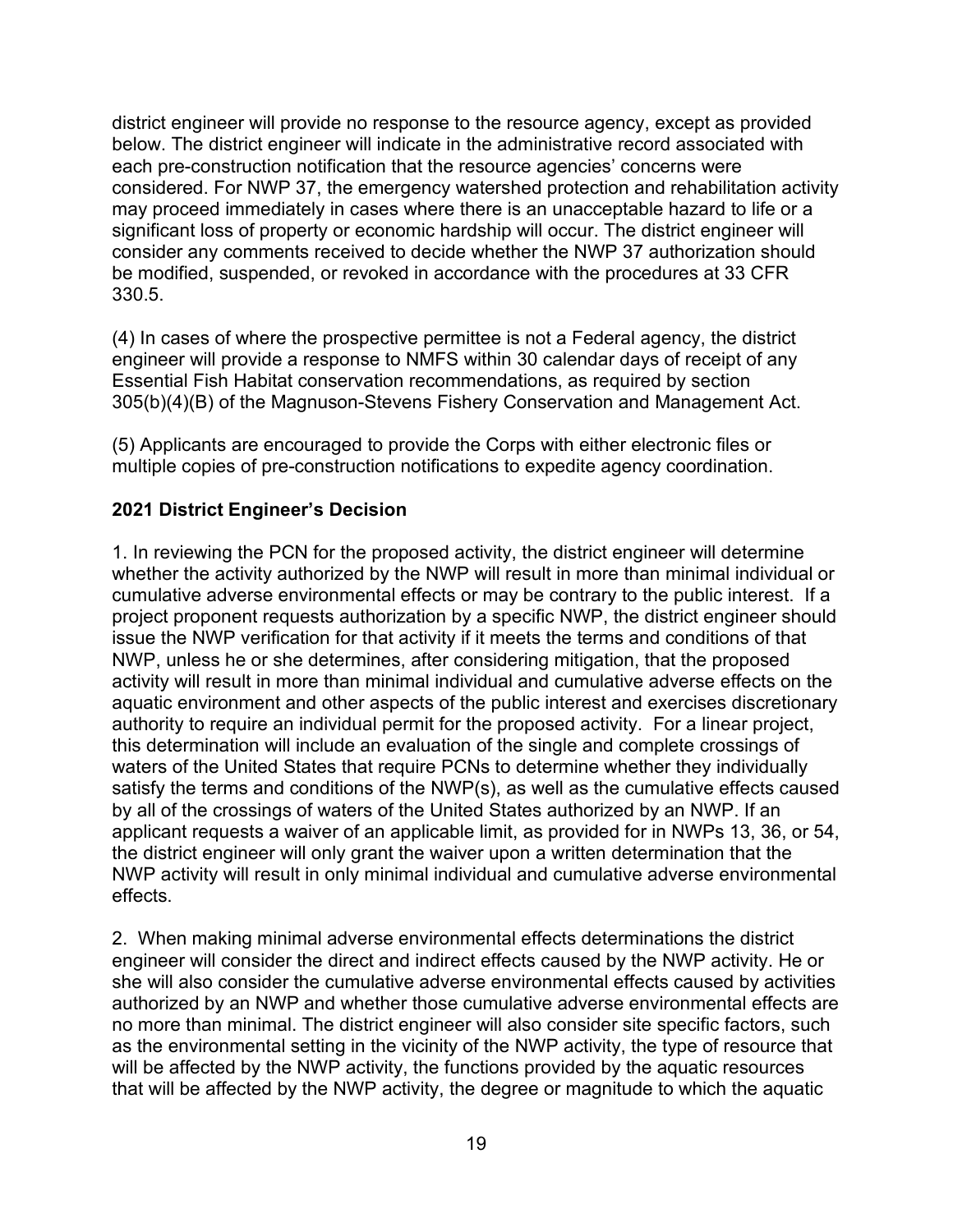resources perform those functions, the extent that aquatic resource functions will be lost as a result of the NWP activity (e.g., partial or complete loss), the duration of the adverse effects (temporary or permanent), the importance of the aquatic resource functions to the region (e.g., watershed or ecoregion), and mitigation required by the district engineer. If an appropriate functional or condition assessment method is available and practicable to use, that assessment method may be used by the district engineer to assist in the minimal adverse environmental effects determination. The district engineer may add case-specific special conditions to the NWP authorization to address site-specific environmental concerns.

3. If the proposed activity requires a PCN and will result in a loss of greater than 1/10 acre of wetlands or 3/100-acre of stream bed, the prospective permittee should submit a mitigation proposal with the PCN. Applicants may also propose compensatory mitigation for NWP activities with smaller impacts, or for impacts to other types of waters. The district engineer will consider any proposed compensatory mitigation or other mitigation measures the applicant has included in the proposal in determining whether the net adverse environmental effects of the proposed activity are no more than minimal. The compensatory mitigation proposal may be either conceptual or detailed. If the district engineer determines that the activity complies with the terms and conditions of the NWP and that the adverse environmental effects are no more than minimal, after considering mitigation, the district engineer will notify the permittee and include any activity-specific conditions in the NWP verification the district engineer deems necessary. Conditions for compensatory mitigation requirements must comply with the appropriate provisions at 33 CFR 332.3(k). The district engineer must approve the final mitigation plan before the permittee commences work in waters of the United States, unless the district engineer determines that prior approval of the final mitigation plan is not practicable or not necessary to ensure timely completion of the required compensatory mitigation. If the prospective permittee elects to submit a compensatory mitigation plan with the PCN, the district engineer will expeditiously review the proposed compensatory mitigation plan. The district engineer must review the proposed compensatory mitigation plan within 45 calendar days of receiving a complete PCN and determine whether the proposed mitigation would ensure that the NWP activity results in no more than minimal adverse environmental effects. If the net adverse environmental effects of the NWP activity (after consideration of the mitigation proposal) are determined by the district engineer to be no more than minimal, the district engineer will provide a timely written response to the applicant. The response will state that the NWP activity can proceed under the terms and conditions of the NWP, including any activity-specific conditions added to the NWP authorization by the district engineer.

4. If the district engineer determines that the adverse environmental effects of the proposed activity are more than minimal, then the district engineer will notify the applicant either: (a) that the activity does not qualify for authorization under the NWP and instruct the applicant on the procedures to seek authorization under an individual permit; (b) that the activity is authorized under the NWP subject to the applicant's submission of a mitigation plan that would reduce the adverse environmental effects so that they are no more than minimal; or (c) that the activity is authorized under the NWP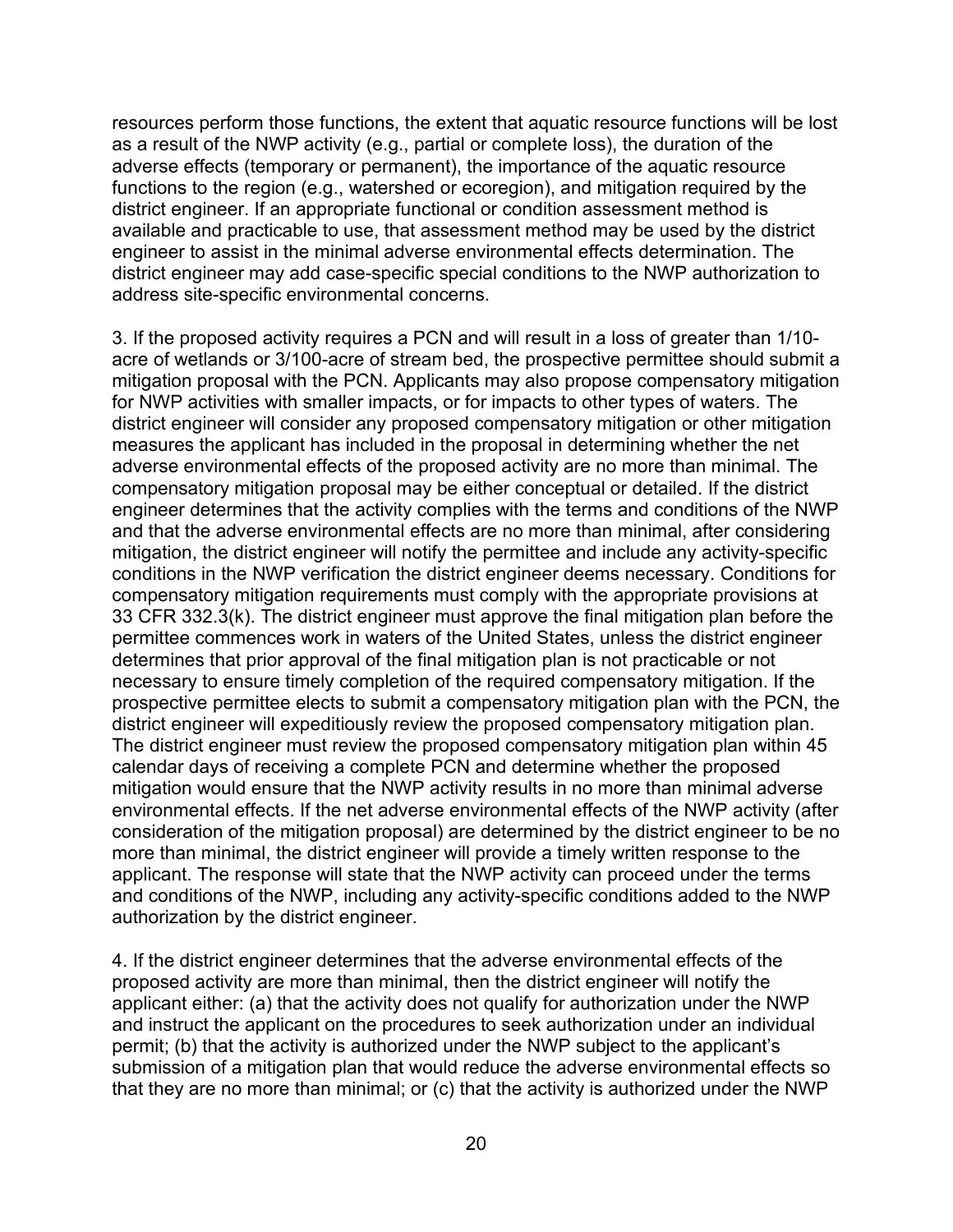with specific modifications or conditions. Where the district engineer determines that mitigation is required to ensure no more than minimal adverse environmental effects, the activity will be authorized within the 45-day PCN period (unless additional time is required to comply with general conditions 18, 20, and/or 31), with activity-specific conditions that state the mitigation requirements. The authorization will include the necessary conceptual or detailed mitigation plan or a requirement that the applicant submit a mitigation plan that would reduce the adverse environmental effects so that they are no more than minimal. When compensatory mitigation is required, no work in waters of the United States may occur until the district engineer has approved a specific mitigation plan or has determined that prior approval of a final mitigation plan is not practicable or not necessary to ensure timely completion of the required compensatory mitigation.

### **2021 Further Information**

1. District engineers have authority to determine if an activity complies with the terms and conditions of an NWP.

2. NWPs do not obviate the need to obtain other federal, state, or local permits, approvals, or authorizations required by law.

3. NWPs do not grant any property rights or exclusive privileges.

4. NWPs do not authorize any injury to the property or rights of others.

5. NWPs do not authorize interference with any existing or proposed Federal project (see general condition 31).

# **2021 Nationwide Permit Definitions**

**Best management practices (BMPs):** Policies, practices, procedures, or structures implemented to mitigate the adverse environmental effects on surface water quality resulting from development. BMPs are categorized as structural or non-structural.

**Compensatory mitigation:** The restoration (re-establishment or rehabilitation), establishment (creation), enhancement, and/or in certain circumstances preservation of aquatic resources for the purposes of offsetting unavoidable adverse impacts which remain after all appropriate and practicable avoidance and minimization has been achieved.

**Currently serviceable:** Useable as is or with some maintenance, but not so degraded as to essentially require reconstruction.

**Direct effects:** Effects that are caused by the activity and occur at the same time and place.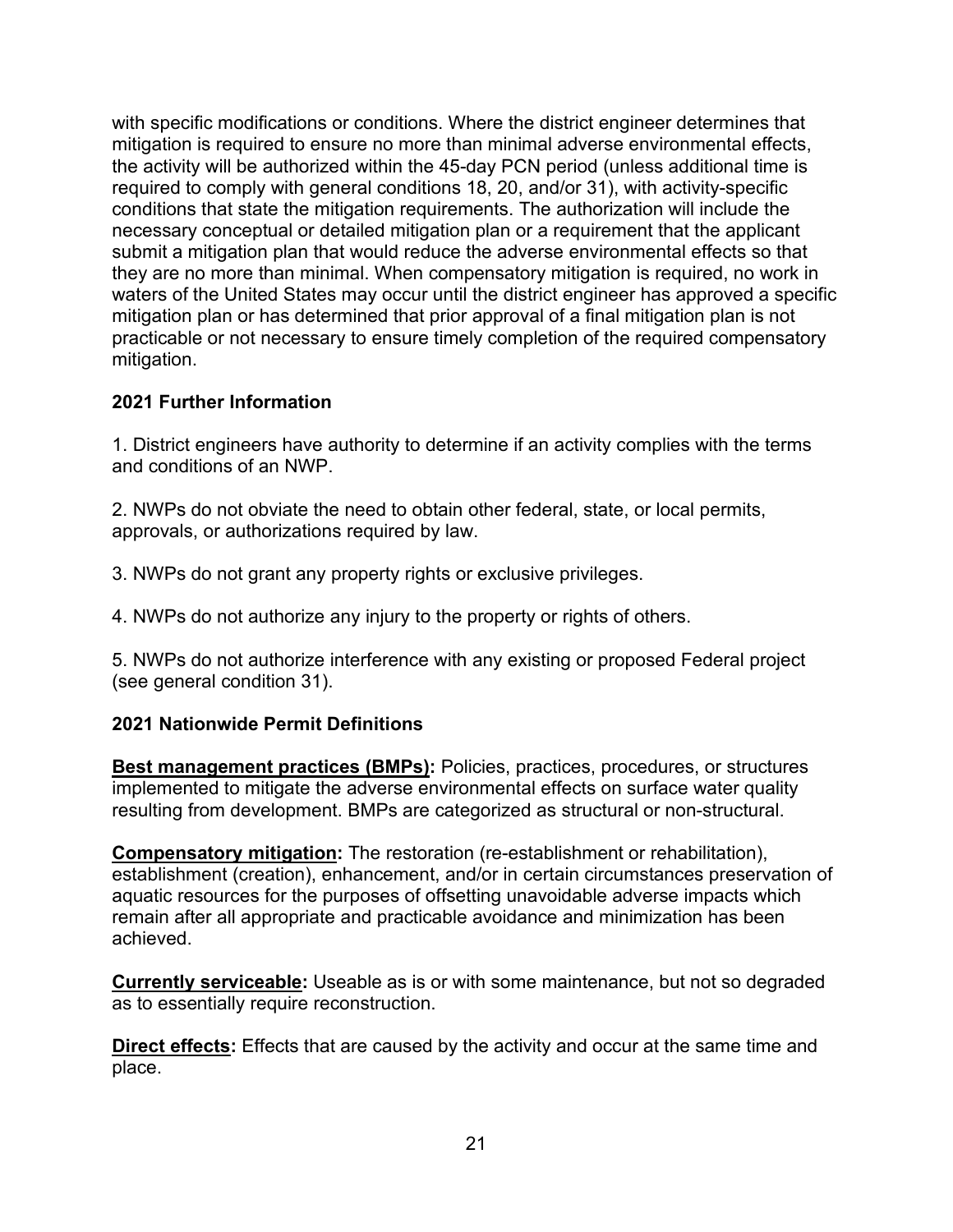**Discharge:** The term "discharge" means any discharge of dredged or fill material into waters of the United States.

**Ecological reference:** A model used to plan and design an aquatic habitat and riparian area restoration, enhancement, or establishment activity under NWP 27. An ecological reference may be based on the structure, functions, and dynamics of an aquatic habitat type or a riparian area type that currently exists in the region where the proposed NWP 27 activity is located. Alternatively, an ecological reference may be based on a conceptual model for the aquatic habitat type or riparian area type to be restored, enhanced, or established as a result of the proposed NWP 27 activity. An ecological reference takes into account the range of variation of the aquatic habitat type or riparian area type in the region.

**Enhancement:** The manipulation of the physical, chemical, or biological characteristics of an aquatic resource to heighten, intensify, or improve a specific aquatic resource function(s). Enhancement results in the gain of selected aquatic resource function(s), but may also lead to a decline in other aquatic resource function(s). Enhancement does not result in a gain in aquatic resource area.

**Establishment (creation):** The manipulation of the physical, chemical, or biological characteristics present to develop an aquatic resource that did not previously exist at an upland site. Establishment results in a gain in aquatic resource area.

**High Tide Line:** The line of intersection of the land with the water's surface at the maximum height reached by a rising tide. The high tide line may be determined, in the absence of actual data, by a line of oil or scum along shore objects, a more or less continuous deposit of fine shell or debris on the foreshore or berm, other physical markings or characteristics, vegetation lines, tidal gages, or other suitable means that delineate the general height reached by a rising tide. The line encompasses spring high tides and other high tides that occur with periodic frequency but does not include storm surges in which there is a departure from the normal or predicted reach of the tide due to the piling up of water against a coast by strong winds such as those accompanying a hurricane or other intense storm.

**Historic Property:** Any prehistoric or historic district, site (including archaeological site), building, structure, or other object included in, or eligible for inclusion in, the National Register of Historic Places maintained by the Secretary of the Interior. This term includes artifacts, records, and remains that are related to and located within such properties. The term includes properties of traditional religious and cultural importance to an Indian tribe or Native Hawaiian organization and that meet the National Register criteria (36 CFR part 60).

**Independent utility:** A test to determine what constitutes a single and complete nonlinear project in the Corps Regulatory Program. A project is considered to have independent utility if it would be constructed absent the construction of other projects in the project area. Portions of a multi-phase project that depend upon other phases of the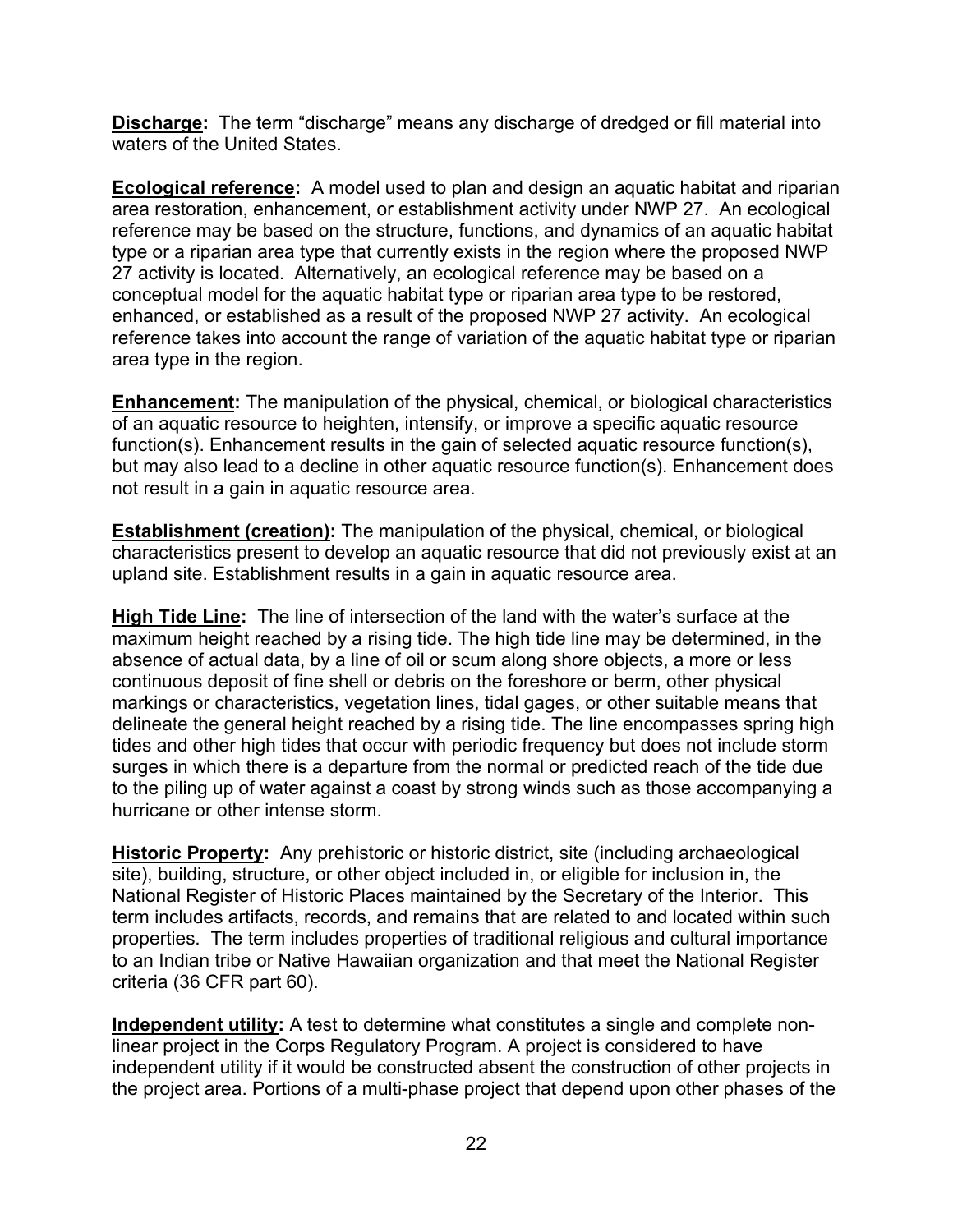project do not have independent utility. Phases of a project that would be constructed even if the other phases were not built can be considered as separate single and complete projects with independent utility.

**Indirect effects:** Effects that are caused by the activity and are later in time or farther removed in distance, but are still reasonably foreseeable.

**Loss of waters of the United States:** Waters of the United States that are permanently adversely affected by filling, flooding, excavation, or drainage because of the regulated activity. The loss of stream bed includes the acres of stream bed that are permanently adversely affected by filling or excavation because of the regulated activity. Permanent adverse effects include permanent discharges of dredged or fill material that change an aquatic area to dry land, increase the bottom elevation of a waterbody, or change the use of a waterbody. The acreage of loss of waters of the United States is a threshold measurement of the impact to jurisdictional waters or wetlands for determining whether a project may qualify for an NWP; it is not a net threshold that is calculated after considering compensatory mitigation that may be used to offset losses of aquatic functions and services. Waters of the United States temporarily filled, flooded, excavated, or drained, but restored to pre-construction contours and elevations after construction, are not included in the measurement of loss of waters of the United States. Impacts resulting from activities that do not require Department of the Army authorization, such as activities eligible for exemptions under section 404(f) of the Clean Water Act, are not considered when calculating the loss of waters of the United States.

**Navigable waters:** Waters subject to section 10 of the Rivers and Harbors Act of 1899. These waters are defined at 33 CFR part 329.

**Non-tidal wetland:** A non-tidal wetland is a wetland that is not subject to the ebb and flow of tidal waters. Non-tidal wetlands contiguous to tidal waters are located landward of the high tide line (i.e., spring high tide line).

**Open water:** For purposes of the NWPs, an open water is any area that in a year with normal patterns of precipitation has water flowing or standing above ground to the extent that an ordinary high water mark can be determined. Aquatic vegetation within the area of flowing or standing water is either non-emergent, sparse, or absent. Vegetated shallows are considered to be open waters. Examples of "open waters" include rivers, streams, lakes, and ponds.

**Ordinary High Water Mark:** The term ordinary high water mark means that line on the shore established by the fluctuations of water and indicated by physical characteristics such as a clear, natural line impressed on the bank, shelving, changes in the character of soil, destruction of terrestrial vegetation, the presence of litter and debris, or other appropriate means that consider the characteristics of the surrounding areas.

**Perennial stream:** A perennial stream has surface water flowing continuously yearround during a typical year.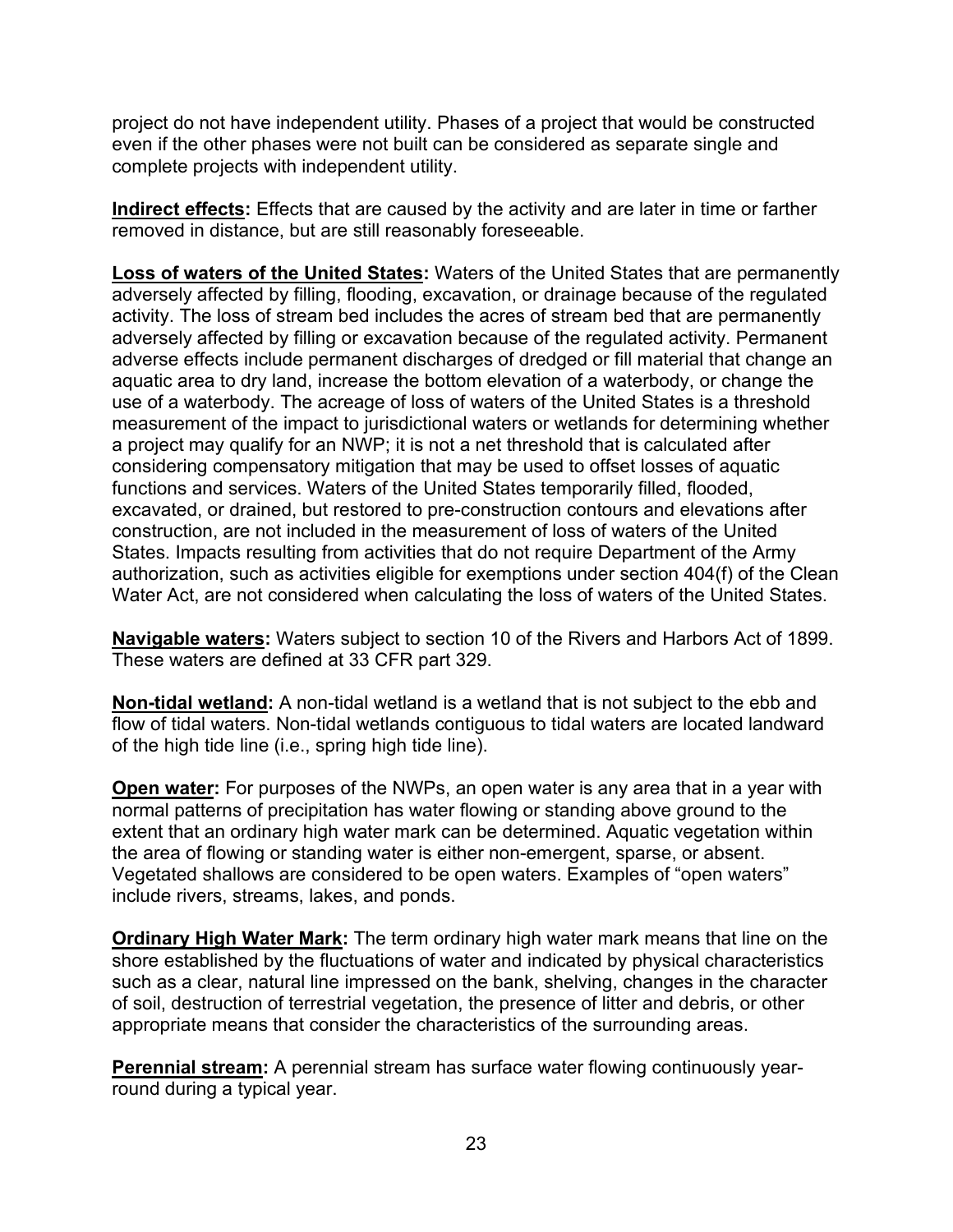**Practicable:** Available and capable of being done after taking into consideration cost, existing technology, and logistics in light of overall project purposes.

**Pre-construction notification:** A request submitted by the project proponent to the Corps for confirmation that a particular activity is authorized by nationwide permit. The request may be a permit application, letter, or similar document that includes information about the proposed work and its anticipated environmental effects. Preconstruction notification may be required by the terms and conditions of a nationwide permit, or by regional conditions. A pre-construction notification may be voluntarily submitted in cases where pre-construction notification is not required and the project proponent wants confirmation that the activity is authorized by nationwide permit.

**Preservation:** The removal of a threat to, or preventing the decline of, aquatic resources by an action in or near those aquatic resources. This term includes activities commonly associated with the protection and maintenance of aquatic resources through the implementation of appropriate legal and physical mechanisms. Preservation does not result in a gain of aquatic resource area or functions.

**Re-establishment:** The manipulation of the physical, chemical, or biological characteristics of a site with the goal of returning natural/historic functions to a former aquatic resource. Re-establishment results in rebuilding a former aquatic resource and results in a gain in aquatic resource area and functions.

**Rehabilitation:** The manipulation of the physical, chemical, or biological characteristics of a site with the goal of repairing natural/historic functions to a degraded aquatic resource. Rehabilitation results in a gain in aquatic resource function, but does not result in a gain in aquatic resource area.

**Restoration:** The manipulation of the physical, chemical, or biological characteristics of a site with the goal of returning natural/historic functions to a former or degraded aquatic resource. For the purpose of tracking net gains in aquatic resource area, restoration is divided into two categories: re-establishment and rehabilitation.

**Riffle and pool complex:** Riffle and pool complexes are special aquatic sites under the 404(b)(1) Guidelines. Riffle and pool complexes sometimes characterize steep gradient sections of streams. Such stream sections are recognizable by their hydraulic characteristics. The rapid movement of water over a course substrate in riffles results in a rough flow, a turbulent surface, and high dissolved oxygen levels in the water. Pools are deeper areas associated with riffles. A slower stream velocity, a streaming flow, a smooth surface, and a finer substrate characterize pools.

**Riparian areas:** Riparian areas are lands next to streams, lakes, and estuarine-marine shorelines. Riparian areas are transitional between terrestrial and aquatic ecosystems, through which surface and subsurface hydrology connects riverine, lacustrine, estuarine, and marine waters with their adjacent wetlands, non-wetland waters, or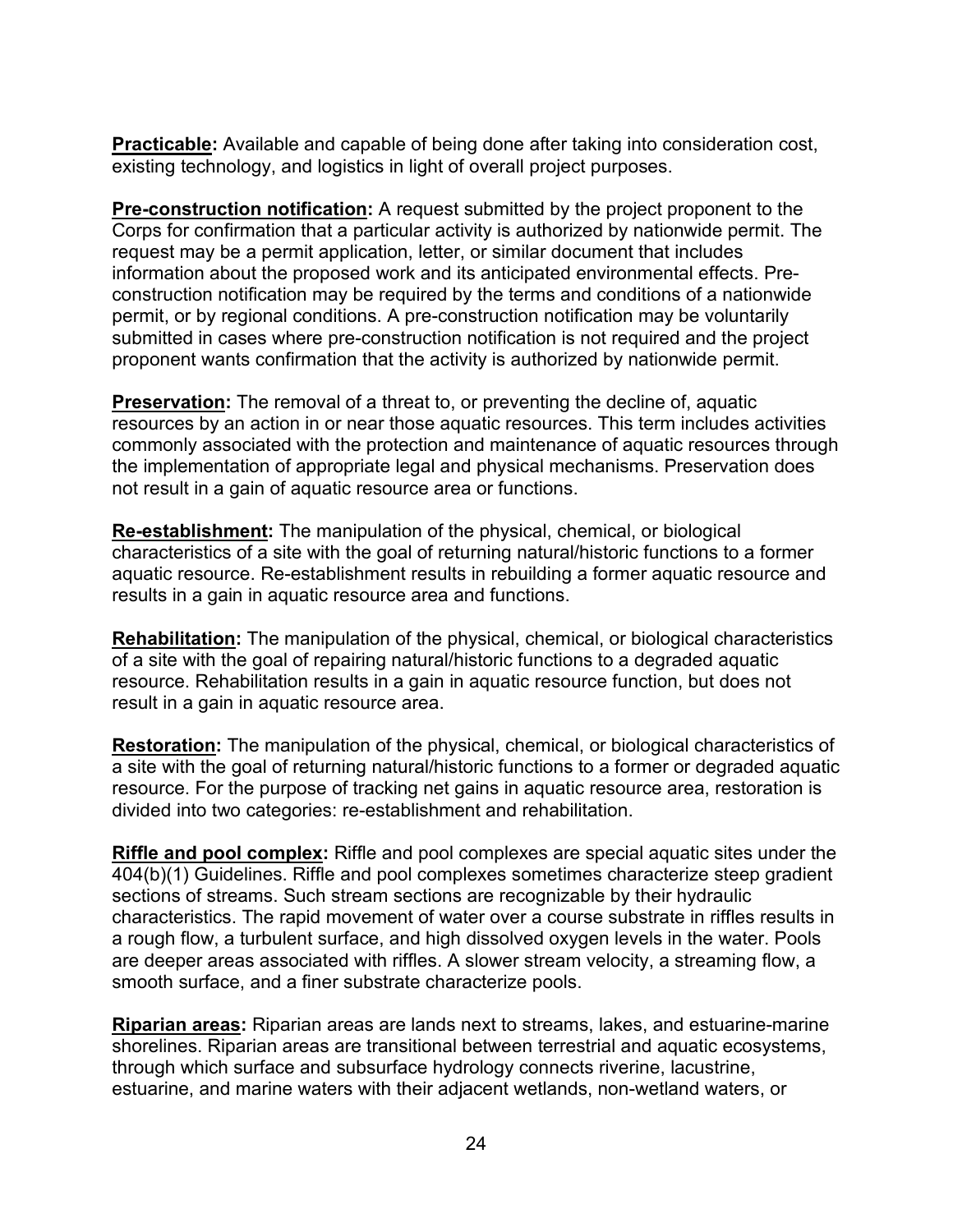uplands. Riparian areas provide a variety of ecological functions and services and help improve or maintain local water quality. (See general condition 23.)

**Shellfish seeding:** The placement of shellfish seed and/or suitable substrate to increase shellfish production. Shellfish seed consists of immature individual shellfish or individual shellfish attached to shells or shell fragments (i.e., spat on shell). Suitable substrate may consist of shellfish shells, shell fragments, or other appropriate materials placed into waters for shellfish habitat.

**Single and complete linear project:** A linear project is a project constructed for the purpose of getting people, goods, or services from a point of origin to a terminal point, which often involves multiple crossings of one or more waterbodies at separate and distant locations. The term "single and complete project" is defined as that portion of the total linear project proposed or accomplished by one owner/developer or partnership or other association of owners/developers that includes all crossings of a single water of the United States (i.e., a single waterbody) at a specific location. For linear projects crossing a single or multiple waterbodies several times at separate and distant locations, each crossing is considered a single and complete project for purposes of NWP authorization. However, individual channels in a braided stream or river, or individual arms of a large, irregularly shaped wetland or lake, etc., are not separate waterbodies, and crossings of such features cannot be considered separately.

**Single and complete non-linear project:** For non-linear projects, the term "single and complete project" is defined at 33 CFR 330.2(i) as the total project proposed or accomplished by one owner/developer or partnership or other association of owners/developers. A single and complete non-linear project must have independent utility (see definition of "independent utility"). Single and complete non-linear projects may not be "piecemealed" to avoid the limits in an NWP authorization.

**Stormwater management:** Stormwater management is the mechanism for controlling stormwater runoff for the purposes of reducing downstream erosion, water quality degradation, and flooding and mitigating the adverse effects of changes in land use on the aquatic environment.

**Stormwater management facilities:** Stormwater management facilities are those facilities, including but not limited to, stormwater retention and detention ponds and best management practices, which retain water for a period of time to control runoff and/or improve the quality (i.e., by reducing the concentration of nutrients, sediments, hazardous substances and other pollutants) of stormwater runoff.

**Stream bed:** The substrate of the stream channel between the ordinary high water marks. The substrate may be bedrock or inorganic particles that range in size from clay to boulders. Wetlands contiguous to the stream bed, but outside of the ordinary high water marks, are not considered part of the stream bed.